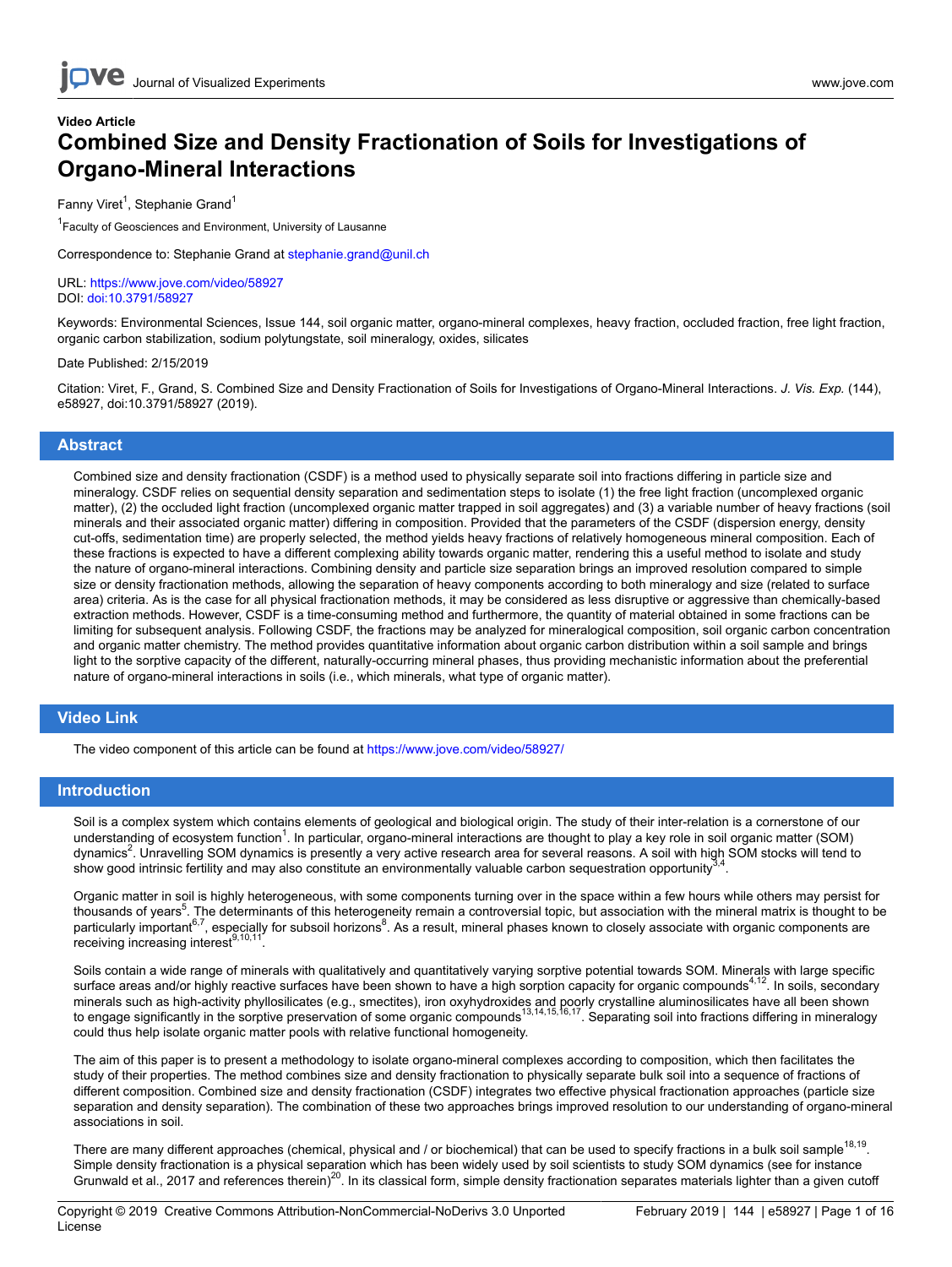**Ove** Journal of Visualized [Experiments](https://www.jove.com) [www.jove.com](https://www.jove.com)

(generally 1.6 to 1.85 g·cm<sup>-3</sup>) - the light fraction (LF) from heavier materials - the heavy fraction (hF). The LF is sometimes further split into free light fraction (fLF) and occluded light fraction (oLF) $^{21}$ .

In many soils, the largest SOM pool is found in the hF<sup>22</sup>. SOM in the hF is generally thought to be more stable than that in the LF<sup>23</sup>, yet it has been shown to retain a high compositional and probably, functional heterogeneity<sup>18</sup>. This points to the need to further separate the hF into more homogeneous subfractions, with the view of isolating pools of SOM with distinct biogeochemical properties (such as residence time or<br>functionality). Sequential density fractionation, as described by Sollins et al. (20 separation done solely on the basis of density runs the risk of overlooking differences arising from variation in grain size and thus specific surface area. For instance, kaolinite has approximately the same density as quartz but may be separated on the basis of its size mode (**Table 1**). CSDF includes consideration of grain size and improves the resolution of the fractionation.

SOM fractionation based on physical, chemical or biochemical properties has a long history. Physical methods such as CSDF are based on physical attributes of soil components, such as size (of particles or aggregates) or density. Chemical methods include selective extractions of specific compounds or classes of compounds, as well as chemical oxidation. Biochemical methods rely on microbial oxidation under various experimental conditions. Chemical and biochemical methods are based on different principles and have different objectives compared to physical methods but are nevertheless briefly reviewed below.

The alkaline extraction (with sodium hydroxide for example) ranks among the earliest methods used to chemically isolate the organic component of soils<sup>6</sup>. Examples of more modern, chemical methods for SOM fractionation include i) alkaline extraction with Na-pyrophosphate aimed at isolating SOM bound to minerals; ii) acid hydrolysis (HCl) aimed at quantifying old, persistent SOM; and iii) selective oxidation of SOM with chemical agents aimed at attacking free or labile SOM<sup>2</sup>. While these methods can be useful to gain insight into functionally different organic matter pool, they suffer from several limitations. First, the extractions can be imperfect or incomplete. For example, the classical alkaline method extracts only 50-70% of soil organic carbon (SOC)<sup>6</sup>. Second, fractionation products may not be representative of the SOM found *in situ* and may be difficult to categorize<sup>5</sup>. Third, these chemical methods only offer limited insight into the organo-mineral interaction since many of them do not preserve the original association between organics and minerals.

Biochemical extraction including incubations experiments are used mainly to study labile and reactive SOM (see Strosser<sup>32</sup> for a review of biochemical methods). Incubation experiments can be thought of as a measure of biochemical oxygen demand and is intuitively well-suited to the determination of bioavailable organic substrates. However, the need for long incubation times in conditions that differ from the field (temperature, humidity, physical disturbance, absence of new inputs) makes the extrapolation to *in-situ* SOM dynamics delicate.

Compared to chemical or biochemical methods which are believed to be either transformative or destructive, physical fractionation techniques can be considered as more preservative<sup>22</sup> (with the important exception of soluble organic compounds, which are lost during the procedure). At their best, physical soil fractions can be thought of as a 'snapshot' of solid-phase soil components as present in the field and could thus relate more directly to SOM dynamics in situ<sup>33</sup>. Moreover, the non-destructive nature of the technique means that the fractions can be subsequently characterized using a variety of analyses or further fractionated according to chemical or biochemical methods.

Physical fractionation of soils is not a recent idea. Scientific literature about physical separation techniques dates back to the mid-20 century.<br>Applications of density fractionation were reported as early as 1965<sup>34, 35</sup> about the dynamics of SOM and its interaction with minerals were already becoming widespread amongst soil scientists<sup>36,3</sup> .

Separation based on density, aggregate size or particle size are the most common physical separation methods used currently. One of the main challenges of physical separation is the isolation of homogenous functional SOM pools, as defined by turn-over rate, size or other indicator of function. Combining separation methods or criteria, as in CSDF, may help bring functional resolution to soil fractions; indeed, these methods<br>seem to be used more and more in combination<sup>18,40,41,42,43</sup>. By combining seque organic matter content and mineralogical composition, with size separation, which accounts for differences attributable to specific surface area, CSDF holds the promise of yielding insight into the diversity and function of organo-mineral associations in soil.

CSDF aims to physically fractionate bulk soil samples into fractions of relative mineralogical and textural homogeneity. The density and particle size cut-offs, as well as the dispersion energy used here have been selected based on our soil type, but these parameters may be adapted depending on the samples to be fractioned and the purpose of the study. In this example, we have chosen to use one dispersion step, two density and one size cut-offs, resulting in the separation of the bulk soil into 6 fractions (**Table 2**). **Figure 1** gives a conceptual overview of the method. The materials being fractioned here are tropical soils, but the method can be applied to any soil type as well as sediments. CSDF is generally used as a preparatory step before further analyses, even though the distribution of materials among fractions can be very informative in and of itself. When applied to soils, CSDF yields fractions differing in (1) mineral composition (mineralogy and texture) and (2) SOM concentration and composition.

# **Protocol**

# **1. Sample Preparation**

- 1. Air-dry and sieve 20 g or more of bulk soils to 2 mm.
- 2. Determine the residual moisture content of bulk soil (mass of water still present in air-dried soil) for correction of initial fractionation mass<sup>44</sup>.

# **2. Dense Solution Preparation**

1. Add sodium polytungstate (SPT) in portions to deionized (DI) water warmed on a hot stir plate (~60 °C) to obtain dense solutions of the desired densities (i.e*.*, 1.62 and 2.78 g·cm-3). Use **Table 3** to approximate proportions of water and SPT to use. Set a vigorous agitation to help dissolve the SPT.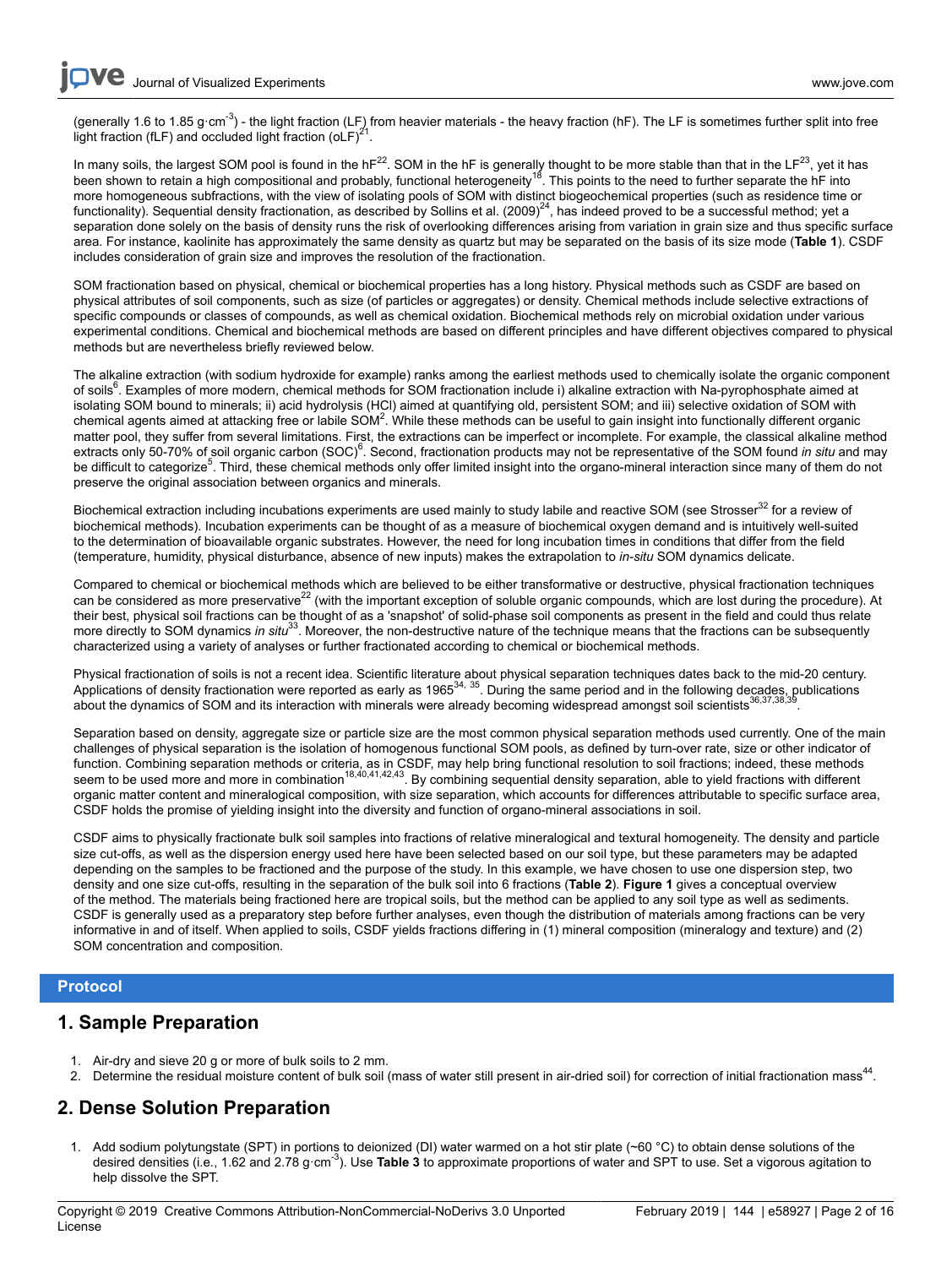CAUTION: SPT is corrosive, and it is harmful if swallowed. It causes serious eye damage. Wear protective gloves/eyewear. Harmful to aquatic life with long lasting effects. Avoid release to the environment.

- 2. Check the final density with a hydrometer once the solution is back to room temperature (between 20-25 °C). Adjust the density by adding SPT or water.
- NOTE: It is easiest to prepare SPT at a slightly greater concentration (+ 0.02 0.05 g·cm<sup>-3</sup>) than needed then dilute it to the required density. 3. Store SPT at room temperature in plastic containers. SPT is known to salvage calcium from glassware and precipitate insoluble Ca
- metatungstate. SPT can also react with low-quality stainless steel and ceramics. Avoid storing SPT for several months since crystals will start nucleating at local supersaturated points.

# **3. Light Fraction (LF) Separation**

NOTE: The LFs are isolated by flotation on a solution with the density of 1.62 g·cm<sup>-3</sup> prior to ultrasonic dispersion (fLF) and following dispersion at 280 J $\cdot$ mL $^{-1}$  (oLF).

# 1. **fLF Separation**

- 1. Weigh 5-8 g of air-dried, sieved soil in a 50 mL conical centrifuge tube. Record the mass of soil with four significant figures. NOTE: The amount of soil that can be added to each tube depends on the soil texture. Generally, smaller amounts should be used for clay soils and higher amounts may be used for sandy soils. In order to get sufficient amounts of material in each fraction, it is possible to use several tubes for the same soil (we generally use two) or larger (250 mL) conical bottles. A pilot fractionation run can help get an idea of the distribution of soil among fractions and adjust starting soil masses.
- 2. Using a graduated cylinder, add 35-40 mL of SPT (1.62 g·cm<sup>-3</sup>). Aim for a soil/solution ratio of 1:5 or lower. NOTE: To prevent aggregate slaking, it is possible to saturate the soil by capillary rise prior to adding the solution<sup>42,45</sup>.
- 3. Balance the total mass of tubes with lids in view of centrifugation. Equalize tube mass using SPT solution. Install the tubes on a shaking table for 10 min at 200 rpm.
- NOTE: In soils with poor aggregate stability, this step may be replaced by a gentle inversion by hand<sup>6</sup> or skipped altogether<sup>42</sup>. 4. Set the tubes upright and let the content settle for at least 30 min. Centrifuge for 90 min at 2,500 x *g* in a swinging-bucket centrifuge to afford a clear separation between the fLF and the pellet ('sinking' material). NOTE: Centrifugation times can be reduced for sandy or well-flocculated samples. It is not recommended to centrifuge at speeds nearing the machine's maximum capabilities; doing so risks damaging rotor axis. Bear in mind that most centrifuges are not designed
- to handle solutions of density greatly exceeding that of water. 5. Remove the tubes from the centrifuge very carefully, avoiding any shock. Set upright. NOTE: At this point, it is possible to check the density of the SPT by pipetting 5 mL of the clear supernatant between the floating material and the pellet and weighing it. This is particularly important if the soil was not dry.
- 6. Pour all floating and suspended materials (the fLF) into a 250 mL polycarbonate centrifuge bottle. Ensure that the pellet remains firmly lodged at the bottom of the tube.
- 7. Rinse the material adhering to the wall of the tube into the same polycarbonate bottle. Use a squirt bottle filled with DI water, holding the tube almost upside down above the polycarbonate bottle. Be careful not to disrupt the pellet. NOTE: For some samples, the pellet may not adhere strongly to the bottom of the tube, making complete recovery of the fLF difficult. In such cases, aspiration with a pump or a high-volume pipette can help.

# 2. **Washing the fLs by Ultrafiltration**

NOTE: LFs are rinsed by ultrafiltration, since the density of some organics can be lower than that of water, precluding washing by centrifugation. A limitation of ultrafiltration is that sub-micrometric, dispersed colloids may not be retained. Commonly used filter pore sizes range from 0.2 to 1.2 μm. Filters with larger pores may not retain colloids as effectively but are less prone to clogging. Here, we used 0.45 μm filters.

- 1. Setup a vacuum ultrafiltration line with 0.45 μm filters. Slightly moisten the filters and apply vacuum before tightening the funnels to avoid tears.
- 2. Slowly pour the content of the polycarbonate bottle into the funnel of a vacuum filtration unit. Do not allow the solution to pool over a depth greater than ~ 1 cm over the filter. Rinse out any residue left in the polycarbonate bottle into the filtration unit.
- 3. Once all the solution has passed through the filter, recover it in a plastic jar labelled "used SPT" for recycling. Subsequent rinses can be discarded in the sink.
- 4. Add more than 10 mL of DI water to the filtering unit at least 3 times to ensure that all traces of SPT are removed. Make sure to rinse the side of the filtration funnel. Keep track of the washes by adding a mark on the funnel when adding water. NOTE: Complete removal of SPT can be checked by measuring the electrical conductivity of the last rinse. The conductivity should be<br>≤ 5 μS·cm<sup>-1 46</sup>.

# 3. **Recovering and Storing the fLF**

- 1. Release the vacuum on the filtration line.
- 2. Remove the funnel from the filtration unit and recover the material adhering to the sides into a labelled aluminum boat using a squirt bottle filled with DI water. Carefully lift the filter with tweezers and rinse the material present on it into the same aluminum boat using a squirt bottle filled with DI water.
- 3. Dry the boat contents at a maximum of 65 °C to constant weight (at least 48 h after complete evaporation). Cool in a desiccator containing fresh desiccant for at least 30 min.
- NOTE: The use of a freeze-drier is another possibility.
- 4. Gently scrape the material off the aluminum boat with a plastic spatula. If the sample is strongly adhering to the aluminum boat, it is possible to use a metal spatula. Be careful not to scratch into the aluminum boat.
- 5. Record the mass of the fLF with four significant figures, then place the sample in a storage vial. Avoid plastic vials because of static electricity which makes small organic particles adhere to the sides.

# 4. **oLF Release by Sonication**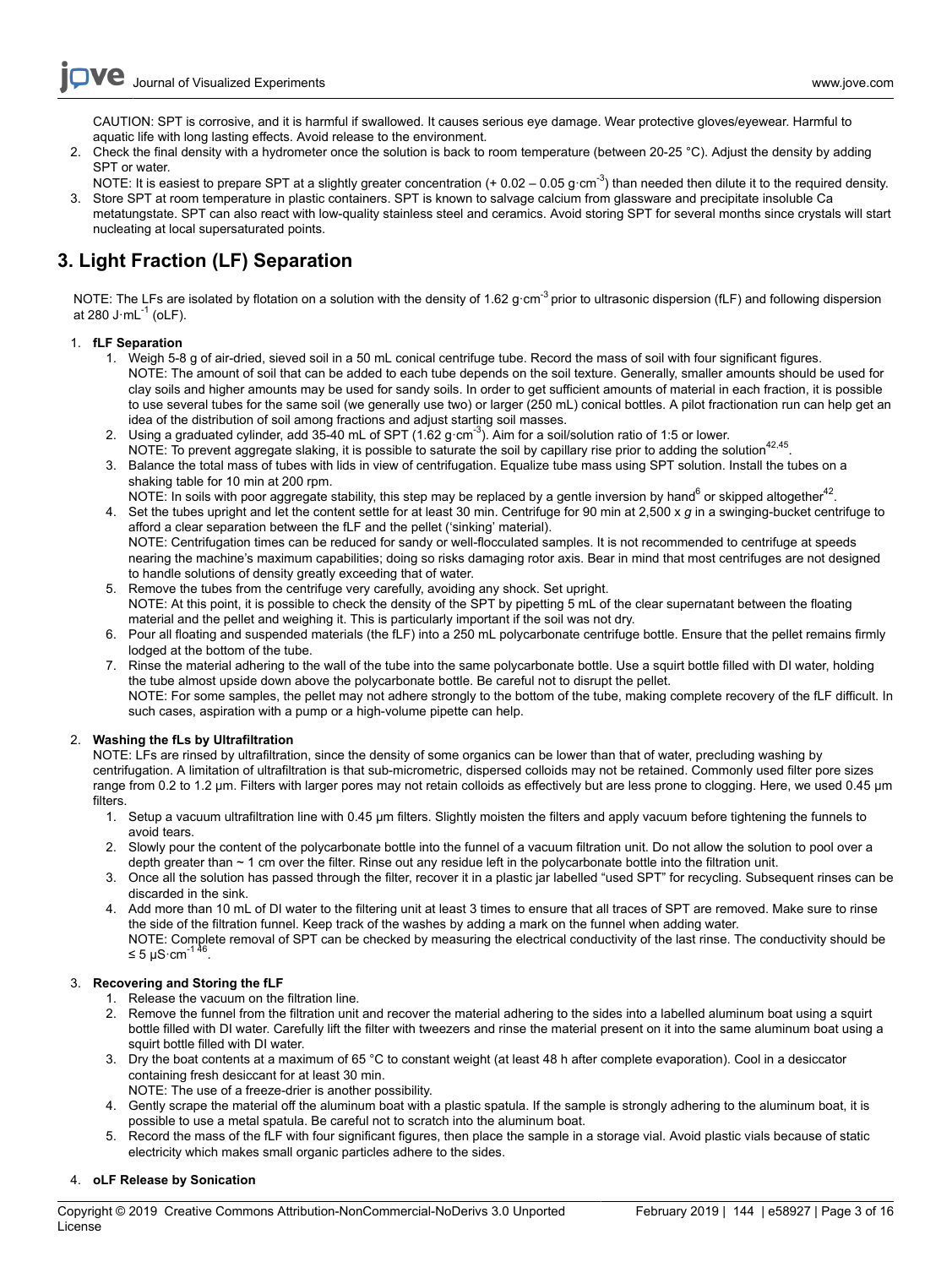NOTE: The goal is to destroy stable macro-aggregates and large micro-aggregates by sonication to free occluded particulate organic matter, while minimizing extraction or redistribution of mineral-sorbed polymers. A sonication energy of 280 J·mL<sup>-1</sup> was selected here. See the section on Aggregate disruption strategy in the discussion in order to help with the choice of sonication energy.

1. Calculate the amount of time necessary to reach the sonication target energy of 280 J·mL-1 using a low amplitude (e.g*.*, 30 %) and 20 KHz frequency.

NOTE: Each sonifier should be regularly calibrated to relate sonication time to energy output; see North (1976) $^{47}$  to help with calibration.

- 2. Add 35-40 mL of SPT (1.62 g·cm<sup>-3</sup>) to the centrifuge tube containing the pellet from the fLF extraction. Re-suspend the pellet by tapping the tube upside down and vortexing.
- 3. Insert the ultrasonic probe at 2 cm below the surface of the solution and place the tube in iced water to prevent bulk solution heating.
- 4. Sonicate the sample using the necessary time to reach the target energy of 280 J·mL<sup>-1</sup>. Always prefer low amplitude and longer sonication time. High amplitudes make light materials such as organic particles slide up the probe and spatter out of the tube, resulting in a loss of sample.

#### 5. **oLF Separation**

- 1. Balance the total mass of tubes with lids in view of centrifugation. Equalize tube mass using  $1.62$  g·cm<sup>-3</sup> SPT solution.
- 2. Set the tubes upright and let the content settle for at least 30 min. Centrifuge for 90 min at 2,500 x *g* in the swinging-bucket centrifuge. 3. Pour all floating and suspended materials (the oLF) into a 250 mL polycarbonate centrifuge bottle. Ensure that the pellet remains firmly lodged at the bottom of the tube.
- 4. Rinse the occluded light organic material adhering to the wall of the tube into the same polycarbonate bottle. Use a squirt bottle filled with DI water, holding the tube almost upside down above the polycarbonate bottle. Be careful not to disrupt the pellet adhering to the bottom.

#### 6. **Washing the oLF by Ultrafiltration**

- 1. Setup a vacuum ultrafiltration line with 0.45 μm filters. Slightly moisten the filters and apply vacuum before tightening the funnels to avoid tears.
- 2. Pour a small amount of suspension from the polycarbonate bottle into the funnel of a vacuum filtration unit. If the solution does not go through easily, add DI water to dilute the contents of the polycarbonate bottle.
	- NOTE: Samples high in organics (colored) will be difficult to filter. If the filter shows signs of clogging, set up a second filtration unit or try a pressure filtration system. Another possibility is to centrifuge diluted contents of polycarbonate bottles; the supernatant should go through the filter more easily as it contains fewer colloids and suspended particles than the original suspension. The settled material can then be re-suspended in water and rinsed by centrifugation. Eventually, all material needs to be rinsed at least 3 times and recovered.
- 3. Recover the first SPT filtrate in a plastic jar labelled "used SPT" for recycling. Subsequent rinses can be discarded in the sink.
- 4. Rinse the material on the filtration unit three times with >10 mL of DI water.
- 5. Collect the oLF in an aluminum boat and dry at a maximum of 65 °C to constant weight. Store in the same way as the fLF (see step 3.3).

# **4. Separation of the hFs According to Particle Size**

NOTE: The next step is to fractionate the residue from step 3 (the hF) according to particle size. The size cut-off here is set at 8 µm and produces a clay + fine silt fraction (< 8 µm) and a coarse silt + sand fraction (> 8 µm). The grouping of clay and fine silt in the finer fraction reflects the documented affinity of both clay and fine silt for soil organic matter sorption<sup>33,48</sup>. Particle size separation here is done by sedimentation (based on Stokes' law<sup>49</sup>). For cut-offs at 50  $\mu$ m or larger, the separation can be simply effected by wet sieving without risking too much abrasion or disruption of organo-mineral complexes.

#### 1. **Removing Residual SPT from the hF**

- 1. Add 35-40 mL of DI water to the tube containing the residue from step 4. Re-suspend the residue by tapping the tube upside down and vortexing. Centrifuge for 20 min at 2,500 x *g*.
- 2. Pour out the supernatant. If it looks cloudy or milky, collect it and centrifuge it again to settle the colloids. Combine the new pellet with the one resulting from the first centrifugation.

NOTE: More than one rinse may be necessary if there was a significant amount of SPT remaining in the residue from step 3 (e.g., incomplete decantation of the supernatant). The density of the suspension should be  $\leq 1.1$  g·cm<sup>-3</sup> prior to sedimentation.

#### 2. **Dispersing the hF and Sedimentation**

NOTE: Prior to sedimentation, it is important to have a well-dispersed hF. We use sonication rather than chemical dispersants, which would be difficult to rinse out. Stokes' law requires a constant temperature (e.g., 20 °C). Starting with a cold suspension prior to sonication is an effective way to prevent over-heating.

- 1. Add refrigerated DI water to the tube containing the pellet (to the 40 mL mark). Place in the fridge for 30 min.
- 2. Sonicate at  $75 \text{ J} \cdot \text{mL}^{-1}$ . Calculate the required sonication time as in 3.4.1.
- 3. Rinse the ultrasonic probe with DI water to recover all materials. Using DI water, adjust the volume to the 50 mL mark in the tubes. Check the temperature of the suspension (it should match the room temperature used in calculation of sedimentation time).
- 4. Homogenize tube content by inverting by hand. Leave the content to sediment for the time required to allow material (< 8 µm) to settle. Based on Stokes' law for a mean particle travel distance of 7 cm at 20 °C, sedimentation time is 20 min.
- 5. Pipet out the supernatant (down to 10 mL mark) into a 50 mL centrifuge tube.
- 6. Repeat the sedimentation step 3 times (steps  $4.2.1 4.2.5$ ). Collect each supernatant in a new centrifuge tube.

# 3. **Collection of the Two Size Fractions**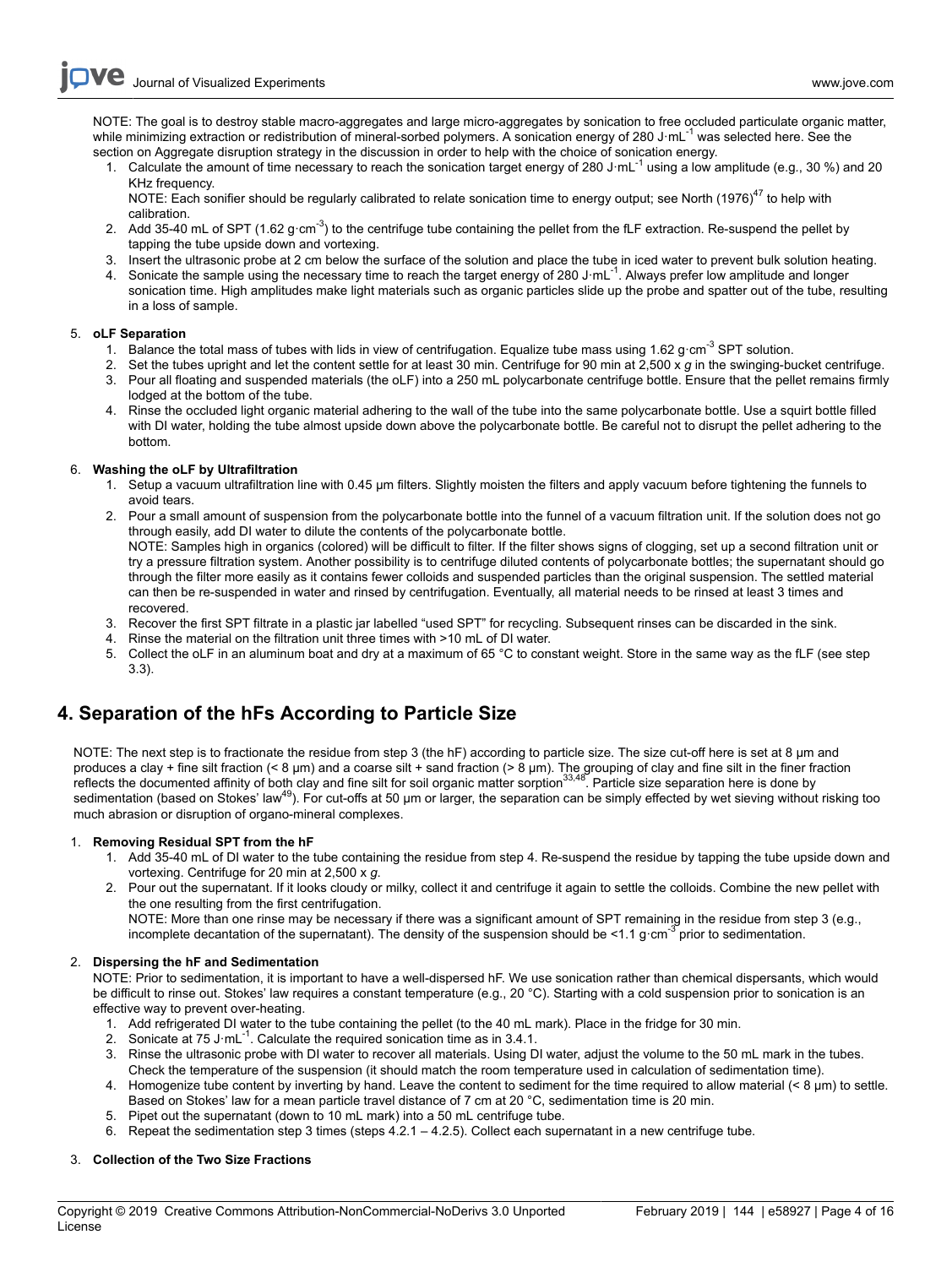Journal of Visualized [Experiments](https://www.jove.com) [www.jove.com](https://www.jove.com)

- 1. Set the tubes containing the supernatant to evaporate in the oven at 45 °C. Do not allow them to dry. Once the volume is sufficiently reduced, consolidate the three supernatants into one 50 mL centrifuge tube, which now contains the < 8 µm fraction.
- 2. Place the tubes containing the  $\lt 8$  µm fraction as well as those containing the  $> 8$  µm fraction (sediment from step 5.2) back into the oven at 45 °C to evaporate the remaining excess liquid. Do not allow the contents to dry completely. NOTE: Check the oven frequently and remove the samples as soon as there is no more pooled water in the tubes. Desiccation can result in strong aggregation, especially in the fine fractions.

# **5. Separation of the Two Size Fractions According to Density**

NOTE: Density fractionation is applied here to both particle size fractions. The objective was to separate silicates from oxides. We thus opted for a density cut-off of at 2.78 g·cm<sup>-3</sup>. Optional, additional separations may be performed. For instance, a 2.4 g·cm<sup>-3</sup> solution would allow for the separation of high-activity clays from kaolinite and primary silicates. Keep in mind than high organic matter loading will decrease the theoretical density of mineral particles<sup>43</sup> .

# 1. **Density Fractionation**

- 1. Add  $35 40$  mL of SPT with the density of 2.78 g·cm<sup>-3</sup> to each size fraction. Balance the tubes mass in view of centrifugation using SPT solution.
- 2. Re-suspend the material by tapping the tube upside down and vortexing. Agitate for minimum 4 h on a shaking table at 200 rpm. NOTE: The < 8 µm fraction is difficult to properly re-suspend. If the clods persist after 4 h, set on the shaking table overnight. Sonication in very dense SPT solution is not recommended. Due to the high density and viscosity, the sonication energy does not propagate well.
- 3. Set the tubes upright and let the content settle for at least 30 min. Centrifuge for 90 min at 2,500 x *g*.
- 4. Pour all floating and suspended materials (<2.78 g·cm<sup>-3</sup> fractions) into a 250 mL polycarbonate centrifuge bottle. Ensure that the pellet ( $> 2.78$  g·cm<sup>-3</sup> fractions) remains firmly lodged at the bottom of the tube.

# 2. **Washing the Four hFs by Centrifugation**

NOTE: Following density separation, we have obtained four hFs (hF1 to hF4; **Table 2**). Each needs to be rinsed by centrifugation to remove SPT. Ultrafiltration is not recommended for hFs (and not possible for the fine fractions, hF3 and hF4).

- 1. Transfer the > 2.78 g·cm<sup>-3</sup> pellets into 250 mL polycarbonate bottles using a squirt bottle filled with DI water.
- 2. Add DI water to the polycarbonate bottles to lower the density, without exceeding the 200 mL mark. Do this for all fractions.
- 3. Weigh the bottles and the lids and equalize masses using DI water in view of centrifugation. Check that the maximum load of the rotor is not exceeded.
- 4. Place on vortex to re-suspend the material. Centrifuge for 20 min at 5,000 x *g*.
- 5. Decant the supernatant into "used SPT" jar for recycling. Following rinses may be discarded in the sink. NOTE: Be careful not to lose fine particles while decanting. Stop the decanting as soon as the supernatant shows traces of suspended particles (swirls, flakes or cloudy appearance).
- 6. Re-suspend the pellet in DI water (wash 1), not exceeding the 200 mL mark. NOTE: It is important to ensure proper re-suspension so that SPT may not remain stuck between particles. Fine particles adhering to the side of the bottle are most easily suspended using a water jet from a squirt bottle. The pellet can be re-suspended by tapping the bottle upside down and vortexing. If the sample remains pelleted, use the shaking table. A low-energy sonication step (e.g., 75 J·mL<sup>-1</sup>) is also possible.
- 7. Repeat the washing procedure (steps 5.2.3 5.2.6) two more times (wash 2 and wash 3).
- 8. Check the density of the last supernatant by weighing a volume of 10 mL; its density should be < 1.01 g·cm<sup>-3</sup>. If the supernatant is denser than this, perform a  $4<sup>th</sup>$  wash.
- 9. Perform a final wash using 0.01 M NaCl as a rinse solution to prevent dispersion of colloids. Fully decant the last rinse solution.
- 10. Collect hFs (pellet + fine particles adhering to the side of the bottles) in an aluminum boat and dry at a maximum of 105 °C to constant weight. Store in the same way as the LFs.

# **6. Recycling of SPT**

NOTE: The SPT solution can be recycled in view of re-use by passing it through a column containing activated charcoal and a cation exchange resin<sup>50</sup>. Activated charcoal retains organics while the sodium-saturated cation exchange resin removes calcium and other cations from the solution and replaces them with sodium. We digest the SPT in hydrogen peroxide prior to passing it through the column to ensure quantitative removal of dissolved organics.

# 1. **Setting up and Changing the Recycling Column**

- 1. Drill 5-8 holes of approximately 4-5 mm diameter at the base of a 1,000 mL polycarbonate graduated cylinder.
	- 2. Cut 2 circular 11 μm-pore-size filters to size and place them at the bottom of the cylinder. Overlay the filters with 3-5 cm of glass wool. Add 8-10 cm of activated charcoal.

NOTE: Because the majority of organics are removed by the  $H_2O_2$  digestion, the amount of activated charcoal in the column may be reduced compared to the recommendation of Six<sup>50</sup>.

- 3. Cover with 3-5 cm of glass wool. Add 8-10 cm of new or regenerated cationic exchange resin. Finish with 3-5 cm of glass wool.
- 4. Clamp the column up onto a metal stand. Place large plastic funnels fitted with 2.5 μm-pore-size filters at the top and bottom of the column. The bottom funnel will be connected to tubing leading to a plastic bottle.
- 5. Rinse the column by passing 2 L of DI water through the column before first use.
- 6. Replace the activated charcoal and regenerate the cation exchange resin after approximately 10 to 15 L of SPT have passed through.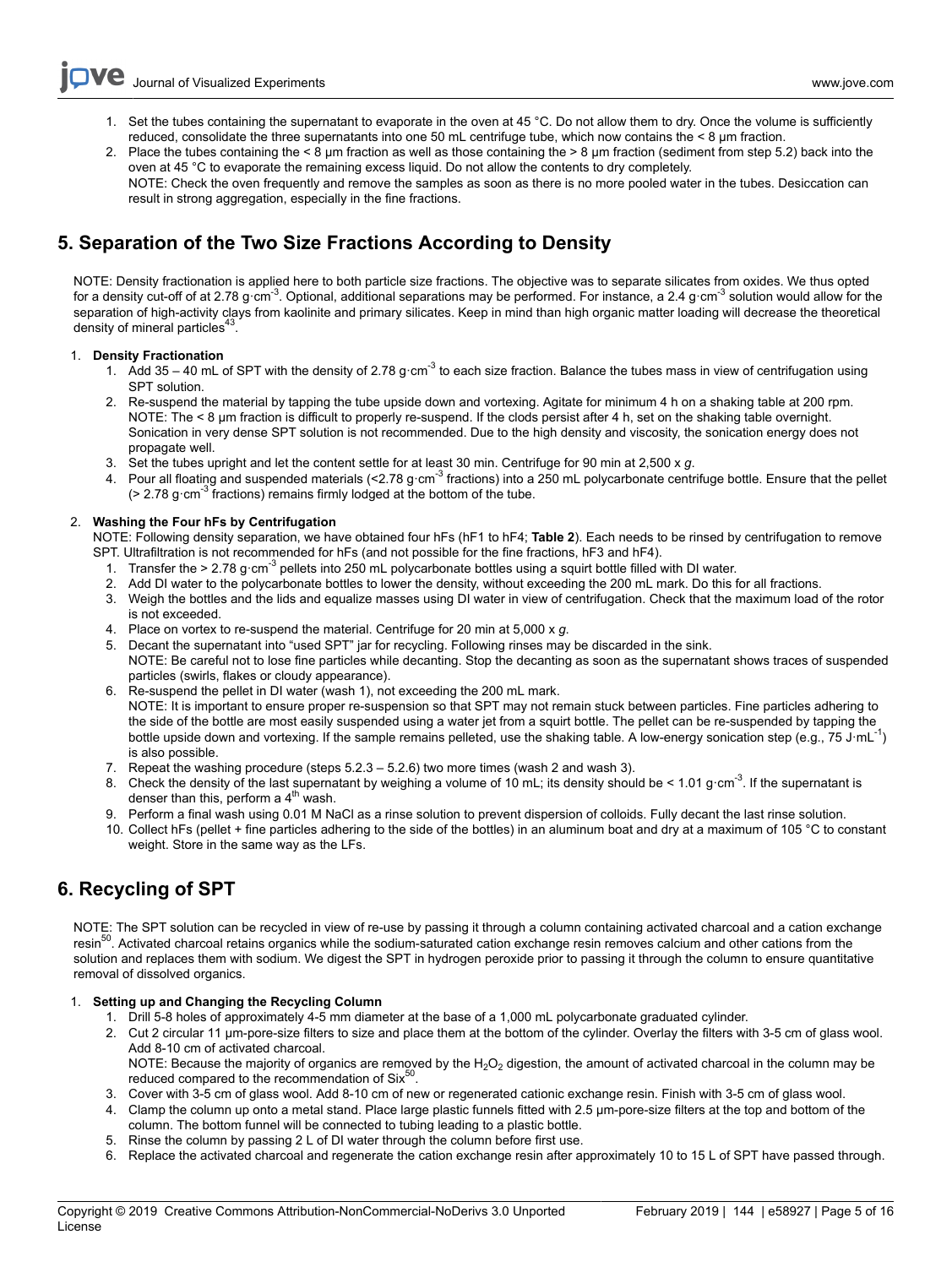#### 2. **SPT Cleaning**

- 1. Place the used SPT solution on a hot plate with magnetic stirring. Add 15 mL of 35% H<sub>2</sub>O<sub>2</sub> for each liter of used SPT solution and digest for 24 h at approximately 60 °C.
- 2. Remove the SPT from the hot plate and let the solution sit at room temperature in plasticware for a minimum of 7 days.
- 3. Percolate through the recycling column. Change the filters in the funnels every day.
- 4. Rinse the column with approximately 2 x 200 mL of DI water to recover all SPT.

#### 3. **Evaporation**

- 1. Place the recycled SPT on a hot plate with magnetic stirring. Add 15 mL of 70% ethanol for each liter of SPT solution to neutralize any remaining oxidizing capacity. Excess ethanol will readily volatilize from the solution during evaporation.
- 2. Evaporate the solution on low heat to desired density.
- 3. Cool the solution and check the density. Store in plastic bottles.

# **Representative Results**

Samples are tropical soils originating from the Albertine rift valley in Uganda. They consist of profiles from 3 cultivated sites receiving no external inputs such as fertilizer or phytosanitary products. These samples were chosen to represent a large spectrum of mineralogy. Preliminary analyses showed that site 1 was least weathered and richest in primary silicates (feldspars). Site 2 showed signs of more advanced weathering with a high content of secondary clays such as kaolinite and a relative enrichment in quartz. Site 3 was highly weathered with signs of desilicification and residual accumulation of iron oxides and oxyhydroxides. Site 3 contained an extremely high total iron concentration (34%, expressed as Fe<sub>2</sub>O<sub>3</sub> oxide) due to the presence of plinthic material (iron-rich induration<sup>51,52</sup>). For each profile, two horizons were sampled: topsoil (A) and subsoil (B). CSDF was performed on these 6 samples in four replicates.

The first step in evaluating the effectiveness of the fractionation procedure is to look at recovery rates, (*i.e.*, whether the initial material is quantitatively retrieved at the end of the experiment). We assessed recovery rates based on the whole soil and SOC contents.

Overall, whole soil recovery rates were considered to be very good, with 16 out of 20 replicates having recovery rates of more than 90% and 4 replicates showing recovery rates between 85-90% (**Table 4**). The cause of incomplete recovery was most likely a loss of dissolved and colloidal substances during rinsing. Two replicates showed a slight gain of mass (in the order of 1%) that could possibly be caused by SPT residues or weighing imprecisions. It should be noted that reasonable mass imbalances (<10-15%) are common and do not generally compromise the validity of the fractionation.

SOC recovery was generally within the range of reports from other studies<sup>53,54</sup> and remarkably constant considering the large variation in initial SOC content (**Table 5**). Most samples showed a SOC recovery rate of 80-85%. Losses are attributable to the flushing of soluble C, which is an unavoidable feature of the method; however, soluble organic C can easily be quantified using a separate extraction in water, salt or chemical dispersant<sup>55</sup>. A small loss of dispersed organic colloids during fractionation is also likely. One site showed a slight gain of carbon which can probably be attributed to analytical error, as the absolute value for the difference was small (3 mg).

The method reproducibility may be verified by analyzing dispersion between replicates. We assessed the standard error of the mean (SEM) as well as the coefficient of variation (CV) of fraction mass between replicates.

Standard errors of the mean were small (**Table 6**), being generally 1 to 2 orders of magnitude smaller than mean values. This shows that working in 4 replicates allowed us to reliably estimate the central tendency for distribution of materials between fractions.

Coefficients of variation ranged from 2 to 70% (**Table 7**). All CVs greater than 35% occurred for fractions with small amounts of material (<0.25 g). These high values are simply due to the fact that division by a small mean yields high CVs. A few hF1 and hF3 fractions (coarse and fine silicates) showed relatively high CVs, between 20-35%, yet comprised large amounts of materials (1 - 4 g). This may reflect the high potential for human errors during several sensitive steps (i.e., (1) the separation of floating and suspended materials from the pellet in dense solutions, (2) sedimentation to isolate particle size fractions, (3) sample rinsing and recovery). This result confirms the need to work in several replicates to obtain robust results. It is also recommended that the whole process be handled by the same person, who becomes an expert in performing manipulations in a reproducible way and will acutely notice any details that might be different from previous batches.

The distribution of material mass between fractions showed strong differences between sites, as could be expected given the initial differences in mineralogy (**Figure 2**). At site 1, dominated by primary silicates such as quartz and feldspars, most of the material was recovered in hF1 (designed to concentrate coarse silicates). Site 2 showed a greater percentage of phyllosilicates (mostly kaolinite) during mineralogical analysis; accordingly, hF3 (designed to concentrate fine silicates) had more materials than at site 1. Finally, site 3 was the richest in oxides and also showed the greatest amount of material in hF2, designed to concentrate coarse oxides. This indicates that the method was successful in physically fractionating bulk samples into their main mineralogical components.

The amount of materials recovered in coarse (hF1 + hF2) versus fine (hF3 + hF4) fractions was compared to what was expected based on particle-size distribution determined by laser granulometry (**Table 8**). Agreement was good (< 10%) for three samples. The three other samples showed an excess of material in the order of 20% in the coarse fractions. The large amount of oxides in the soils (particularly at site 3) may be partially responsible for this difference. Oxide grains have a greater density compared to silicates and will sediment faster. Other factors could include incomplete dispersion or partial flocculation of samples during sedimentation, since we did not use chemical dispersion, and removal of some fine materials in the light fractions (fLF and oLF). Finally, laser granulometry is based on volume estimates under the assumption of particle sphericity, while sedimentation yields mass-based estimates. These contrasting principles of measurement are likely to give somewhat diverging results.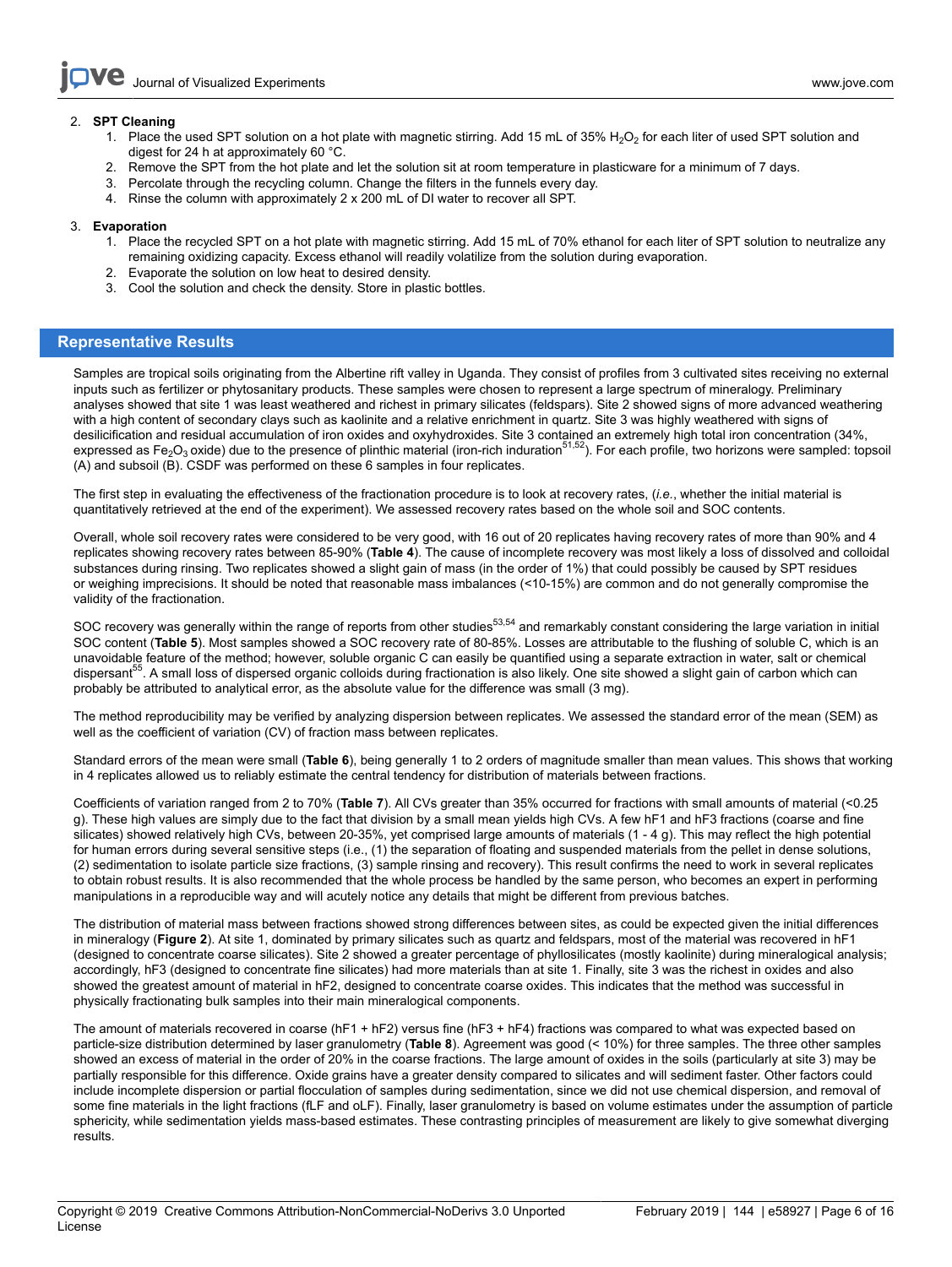CSDF isolates fractions of relative mineralogical homogeneity and their associated organic matter (organo-mineral complexes). It is most useful as a preparation step prior to subsequent geochemical, biochemical and mineralogical analyses. Arguably, the most powerful experiments will aim to characterize both the organic matter and the minerals in each fraction. This will provide direct evidence for the nature of organo-mineral association in soils.

Sample analyses could include determination of SOM quantity (e.g., elemental analysis of organic C and total nitrogen) and quality (e.g., differential Fourier-transform infrared spectroscopy, pyrolysis gas chromatography mass spectrometry, or thermal analysis such as Rock-Eval<br>pyrolysis<sup>56,57,58</sup>). When looking at the mineral partner, useful analyses could i and iron phases<sup>59</sup>, X-ray diffraction (XRD) on powdered samples for bulk mineralogy or on oriented slides for clay mineralogy<sup>60</sup>.

Techniques able to yield simultaneous information on both the organic and inorganic components could be of particular interest. Elemental mapping by secondary ion mass spectrometry (SIMS) or electron microscopy coupled with X-ray microanalysis (WDS or EDS, wavelength or energy dispersive X-ray spectroscopy) can allow for the co-localization of C, N and elements associated with reactive mineral phases such as Fe, Al, Mn or Ca. X-ray photoelectron spectroscopy (XPS) can reveal the chemical composition of SOM and the surface elemental composition of each fraction<sup>61</sup> .



Figure 1: Flowchart. Fractionation steps and cut-offs used in the method are presented here. [Please click here to view a larger version of this](https://www.jove.com/files/ftp_upload/58927/58927fig1large.jpg) [figure.](https://www.jove.com/files/ftp_upload/58927/58927fig1large.jpg)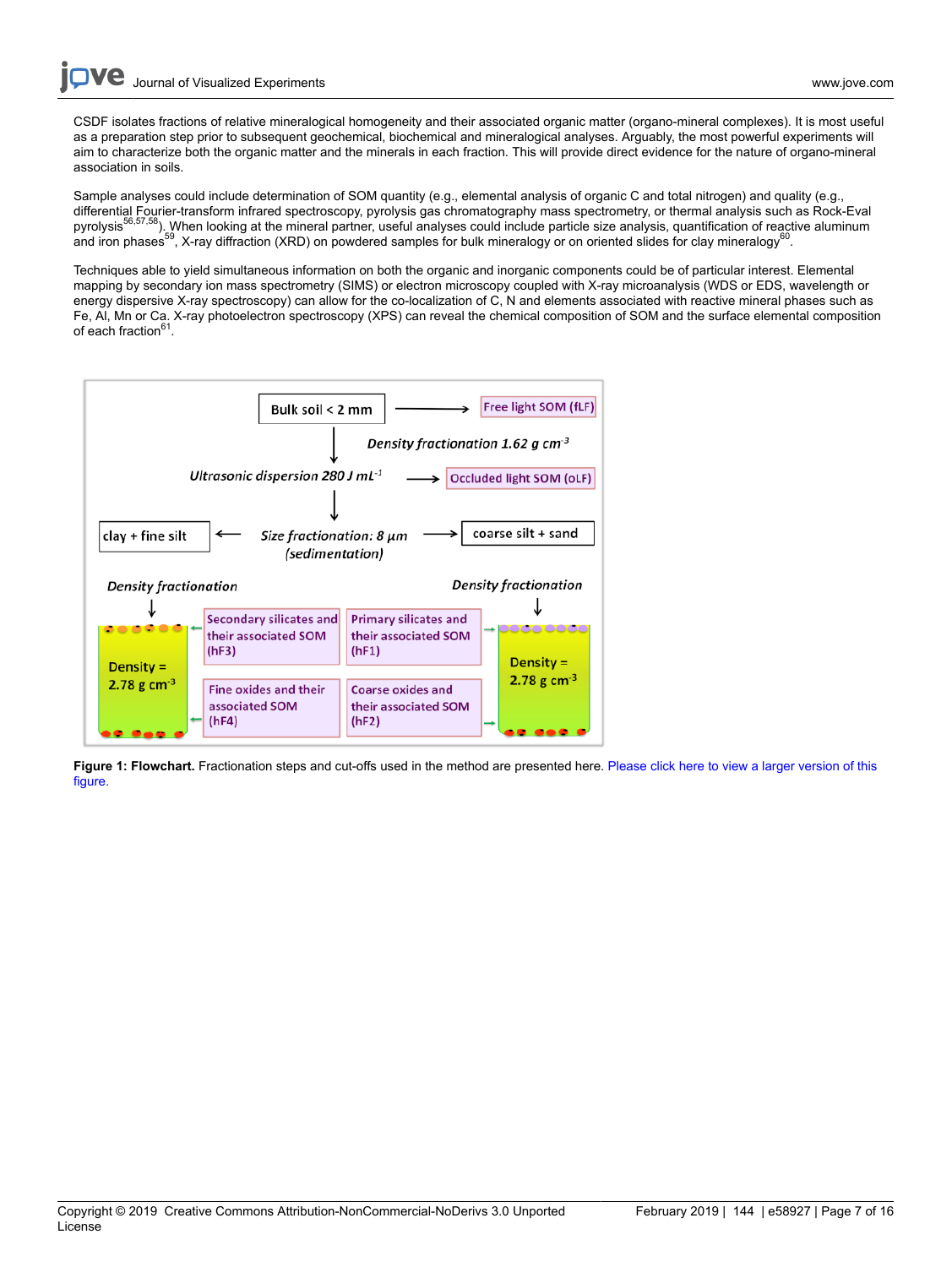

**Figure 2: Distribution of materials between fractions as a function of soil mineralogy for two horizons (A and B) at three sites. (A)** Bar chart showing the repartition of materials between fractions. Bars represent the mean and error bars represent the standard error of the mean of four replicates. For each sample, the five bars sum to 100%. **(B)** Bulk sample mineralogy as assessed by powder X-ray diffraction. [Please click](https://www.jove.com/files/ftp_upload/58927/58927fig2large.jpg) [here to view a larger version of this figure.](https://www.jove.com/files/ftp_upload/58927/58927fig2large.jpg)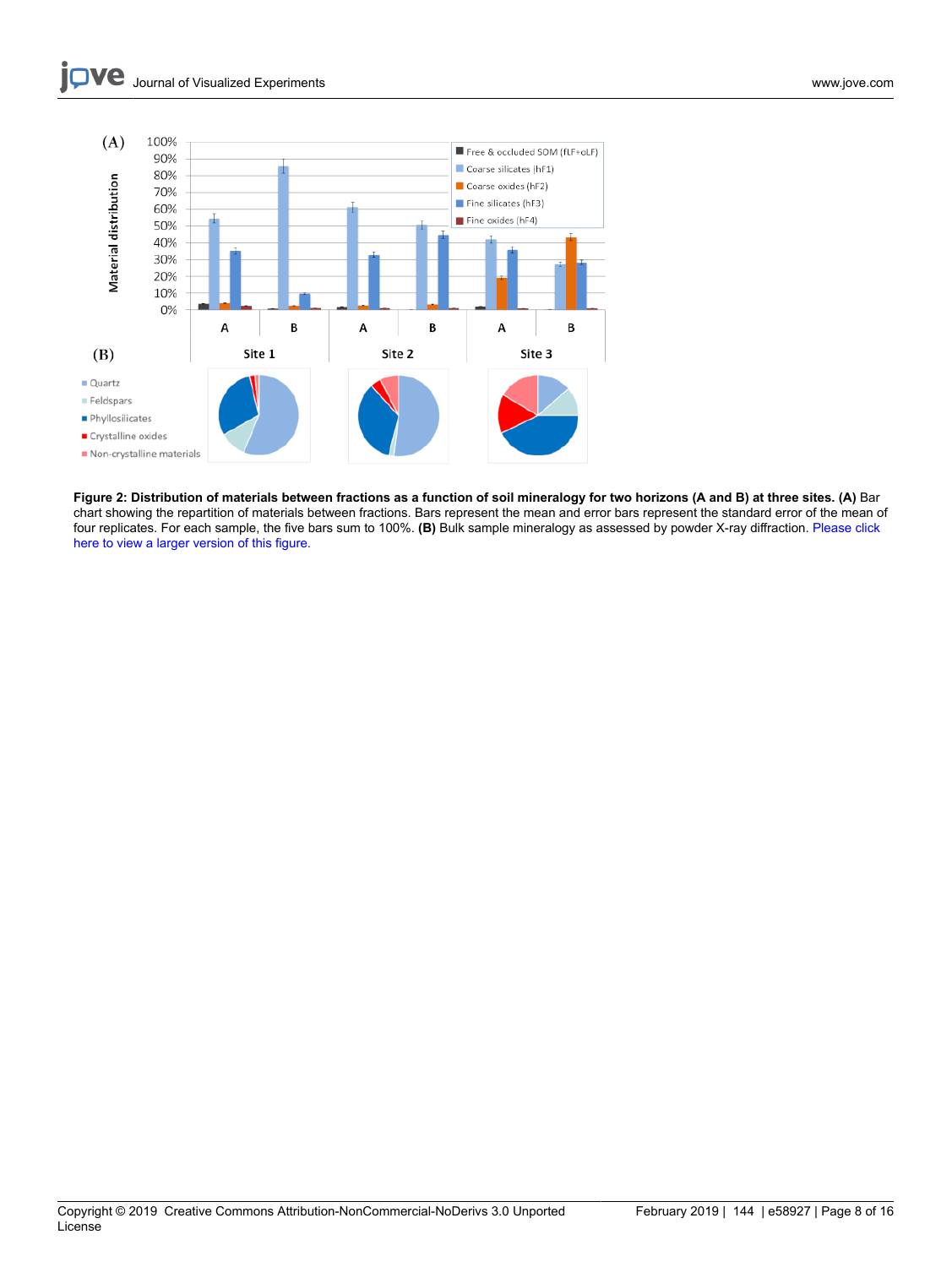

| Soil component  | <b>Class</b>                        | Density [g cm <sup>-3</sup> ] | <b>Size distribution</b> | <b>Source</b>                                                                                        |
|-----------------|-------------------------------------|-------------------------------|--------------------------|------------------------------------------------------------------------------------------------------|
| Organic         | Organic matter                      | 1.00-1.50                     | Variable                 | Multiple sources. See<br>Rühlmann et al. (2006) <sup>25</sup> for<br>a review                        |
| Imogolite       | Poorly crystalline phase            | 1.70-2.33                     | Clay                     | Wada and Wada (1977) <sup>26</sup>                                                                   |
| Allophane       | Poorly crystalline phase            | 1.84-2.35                     | Clay                     | Wada and Wada $(1977)^{26}$ ;<br>Wilson $(2013)^{27}$                                                |
| Opal            | Poorly crystalline phase            | 1.90-2.30                     | Variable                 | Hudson Institute of<br>Mineralogy (2017) <sup>28</sup>                                               |
| Montmorillonite | Clay mineral                        | 2.30-2.35                     | Clay                     | Wada and Wada (1977) <sup>26</sup> ;<br>Wilson $(2013)^{27}$                                         |
| Vermiculite     | Clay mineral                        | 2.30-2.50                     | Clay                     | Wilson $(2013)^{27}$                                                                                 |
| Gibbsite        | Al oxide                            | 2.34-2.42                     | Variable                 | Hudson Institute of<br>Mineralogy (2017) <sup>28</sup>                                               |
| K-feldspars     | Primary Si-rich silicates           | 2.54-2.57                     | Silt and sand            | Klein and Philpotts<br>$(2017)^{29}$ ; Hudson Institute<br>of Mineralogy (2017) <sup>28</sup>        |
| Albite          | Primary Si-rich silicates           | 2.60-2.62                     | Silt and sand            | Klein and Philpotts<br>(2017) <sup>29</sup> ; Hudson Institute<br>of Mineralogy (2017) <sup>28</sup> |
| Kaolinite       | Clay mineral                        | 2.60-2.68                     | Clay and silt            | Klein and Philpotts<br>$(2017)^{29}$ ; Wilson $(2013)^{27}$                                          |
| Quartz          | Primary Si-rich silicates           | 2.63-2.66                     | Silt and sand            | Klein and Philpotts<br>(2017) <sup>29</sup> ; Hudson Institute<br>of Mineralogy (2017) <sup>28</sup> |
| Calcite         | Carbonate                           | 2.71                          | Variable                 | Klein and Philpotts<br>(2017) <sup>29</sup> ; Hudson Institute<br>of Mineralogy (2017) <sup>28</sup> |
| Anorthite       | Primary Si-rich silicates           | 2.74-2.76                     | Silt and sand            | Klein and Philpotts<br>(2017) <sup>29</sup> ; Hudson Institute<br>of Mineralogy (2017) <sup>28</sup> |
| Illite          | Fine-grained mica                   | 2.75-2.80                     | Clay                     | Wilson (2013) <sup>27</sup> ; Hudson<br>Institute of Mineralogy<br>$(2017)^{28}$                     |
| Muscovite       | Mica                                | 2.77-2.88                     | Variable                 | Klein and Philpotts<br>$(2017)^{29}$ ; Hudson Institute<br>of Mineralogy (2017) <sup>28</sup>        |
| <b>Biotite</b>  | Mica                                | 2.78-3.20                     | Variable                 | Klein and Philpotts<br>$(2017)^{29}$ ; Skopp $(2000)^{30}$                                           |
| Dolomite        | Carbonate                           | 2.84-2.86                     | Variable                 | Klein and Philpotts<br>$(2017)^{29}$ ; Hudson Institute<br>of Mineralogy (2017) <sup>28</sup>        |
| Amphiboles      | Primary ferromagnesian<br>silicates | 3.00-3.40                     | Silt and sand            | Klein and Philpotts<br>$(2017)^{29}$ ; Hudson Institute<br>of Mineralogy (2017) <sup>28</sup>        |
| Pyroxenes       | Primary ferromagnesian<br>silicates | 3.20-3.60                     | Silt and sand            | Klein and Philpotts<br>$(2017)^{29}$ ; Hudson Institute<br>of Mineralogy (2017) <sup>28</sup>        |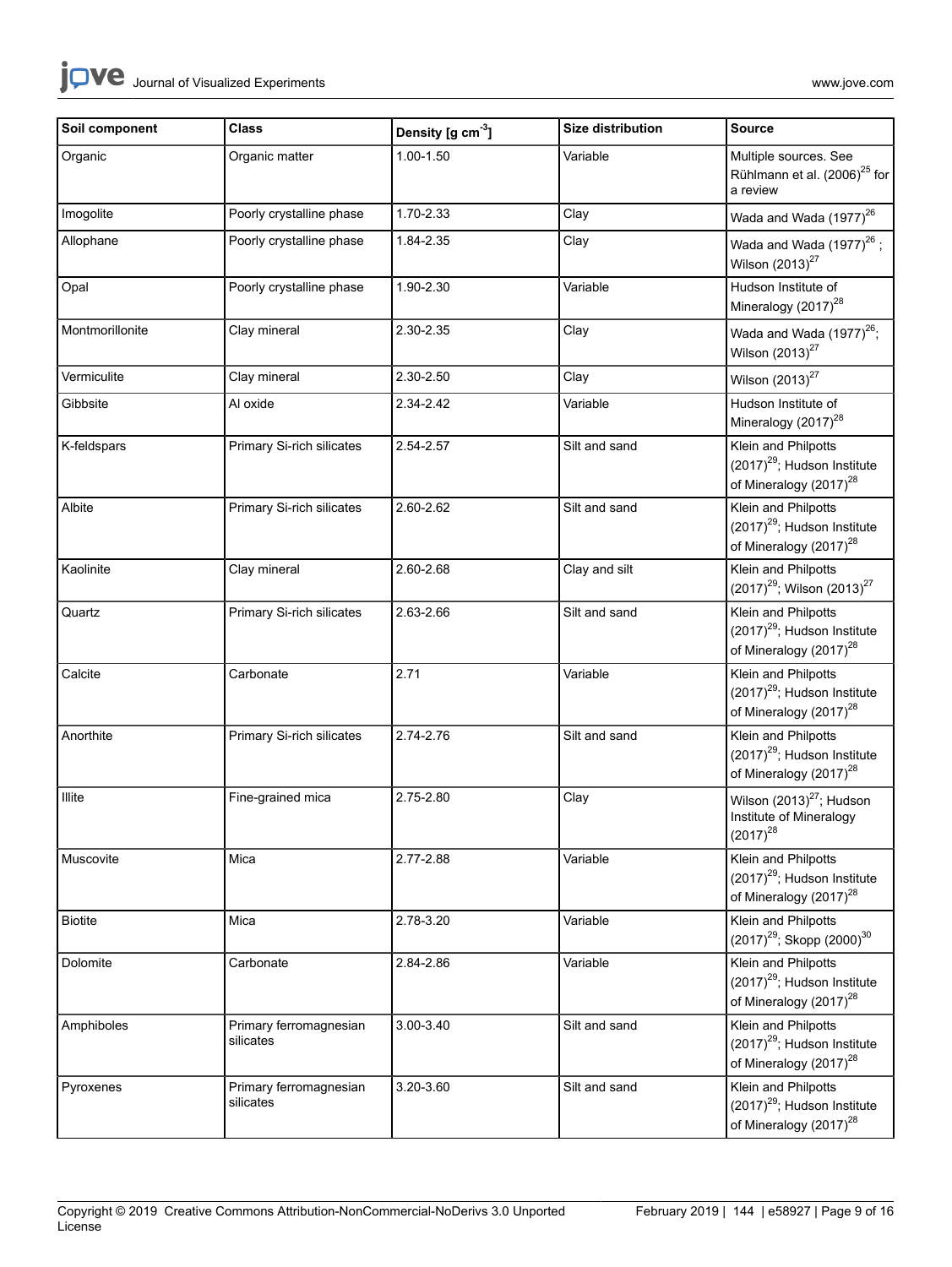

| Goethite      | l Fe oxide l | 3.30-4.37 | Variable | Hiemstra and van Riemskijk<br>$(2009)^{31}$ ; Klein and<br>Philpotts (2017) <sup>29</sup>            |
|---------------|--------------|-----------|----------|------------------------------------------------------------------------------------------------------|
| Ferrihydrite  | Fe oxide     | 3.50-3.90 | Clay     | Hiemstra and van Riemskijk<br>$(2009)^{31}$                                                          |
| Lepidocrocite | Fe oxide     | 4.00-4.13 | Variable | Hiemstra and van Riemskijk<br>$(2009)^{31}$ ; Hudson Institute<br>of Mineralogy (2017) <sup>28</sup> |
| Hematite      | Fe oxide     | 4.80-5.30 | Variable | Klein and Philpotts<br>$(2017)^{29}$ ; Skopp $(2000)^{30}$                                           |

**Table 1: Main soil components in order of increasing density.** Their prevalence in the main textural classes (clay fraction, 0-2 µm; silt fraction, 2-50 µm; sand fraction, 50-2000 µm) for moderately weathered soils is also indicated.

| Name of fraction  | <b>Abbreviation</b> | Cut-offs                                                                      |
|-------------------|---------------------|-------------------------------------------------------------------------------|
| Free organics     | fLF                 | $<$ 1.62 g cm <sup>-3</sup> (before sonication)                               |
| Occluded organics | oLF                 | $\approx$ 1.62 g cm <sup>-3</sup> (after sonication)                          |
| Coarse silicates  | hF1                 | $\frac{1}{2}$ > 8 µm, 1.62 g cm <sup>-3</sup> < hF1 < 2.78 g cm <sup>-3</sup> |
| Coarse oxides     | hF <sub>2</sub>     | $> 8 \mu m$ , $> 2.78 \mu cm^{-3}$                                            |
| Fine silicates    | hF3                 | $\approx$ 8 µm, 1.62 g cm <sup>-3</sup> < hF3 < 2.78 g cm <sup>-3</sup>       |
| Fine oxides       | hF4                 | $ $ < 8 µm, > 2.78 g cm <sup>-3</sup>                                         |

Table 2: List of fractions resulting from CSDF using one sonication, two density and one size separation steps.

| Solution volume [mL] | Desired density [g $\mathsf{cm}^3$ ] | Mass SPT [g] | Volume H <sub>2</sub> O [mL] |
|----------------------|--------------------------------------|--------------|------------------------------|
| 1000                 | 1.6                                  | 741          | 856                          |
| 1000                 | 1.8                                  | 990          | 810                          |
| 1000                 |                                      | 1250         | 750                          |
| 1000                 | 2.2                                  | 1490         | 715                          |
| 1000                 | 2.4                                  | 1803         | 595                          |
| 1000                 | 2.6                                  | 2052         | 545                          |
| 1000                 | 2.8                                  | 2297         | 504                          |
| 1000                 |                                      | 2552         | 450                          |

**Table 3: Guide to the preparation of common SPT solutions.**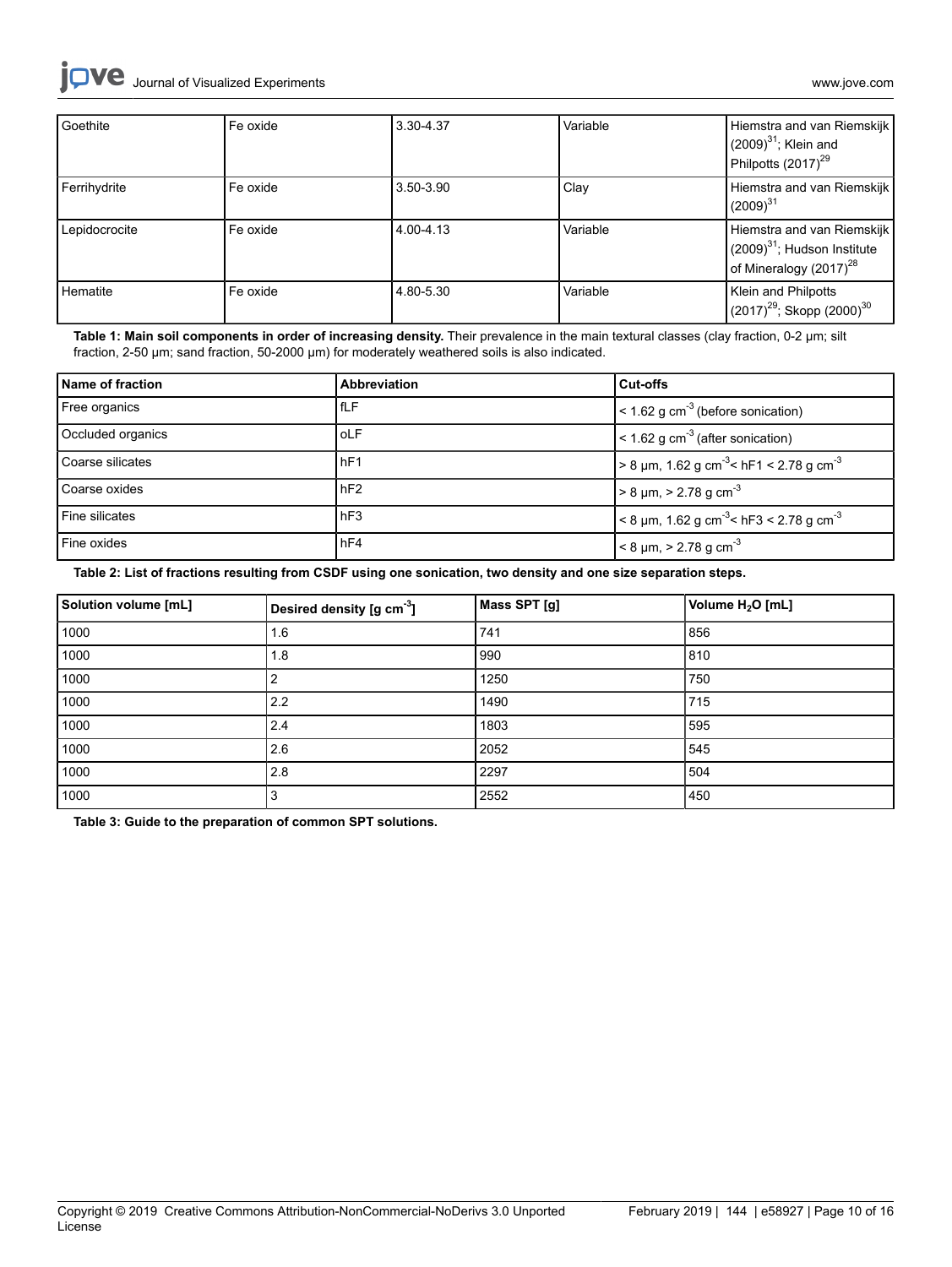| Site           | Horizon                 | Replicate               | <b>Starting mass</b><br>[g] | <b>Final mass</b><br>[g] | <b>Difference</b><br>[g] | <b>Difference</b><br>[%] |
|----------------|-------------------------|-------------------------|-----------------------------|--------------------------|--------------------------|--------------------------|
| 1              | $\mathsf A$             | $\mathbf{1}$            | 10.110                      | 9.531                    | 0.579                    | 5.73                     |
|                |                         | $\overline{2}$          | 10.057                      | 9.354                    | 0.703                    | 6.99                     |
|                |                         | $\overline{3}$          | 10.010                      | 8.589                    | 1.421                    | 14.19                    |
|                |                         | $\overline{\mathbf{4}}$ | 10.043                      | 10.197                   | $-0.154$                 | $-1.53$                  |
|                | B                       | $\mathbf{1}$            | 10.054                      | 9.891                    | 0.163                    | 1.62                     |
|                |                         | $\overline{2}$          | 10.069                      | 9.746                    | 0.323                    | 3.21                     |
|                |                         | $\overline{3}$          | 10.058                      | 9.699                    | 0.359                    | 3.57                     |
|                |                         | $\overline{\mathbf{4}}$ | 10.059                      | 9.782                    | 0.277                    | 2.76                     |
| $\overline{2}$ | $\mathsf A$             | $\mathbf{1}$            | 10.130                      | 9.252                    | 0.878                    | 8.67                     |
|                |                         | $\overline{2}$          | 10.182                      | 9.246                    | 0.936                    | 9.20                     |
|                |                         | $\overline{3}$          | 10.053                      | 9.372                    | 0.681                    | 6.77                     |
|                |                         | $\overline{\mathbf{4}}$ | 10.031                      | 9.577                    | 0.454                    | 4.53                     |
|                | $\, {\bf B}$            | $\mathbf{1}$            | 10.123                      | 8.824                    | 1.299                    | 12.83                    |
|                |                         | $\overline{2}$          | 10.052                      | 8.938                    | 1.114                    | 11.08                    |
|                |                         | $\overline{3}$          | 10.029                      | 9.006                    | 1.023                    | 10.20                    |
|                |                         | $\overline{\mathbf{4}}$ | 10.086                      | 9.118                    | 0.968                    | 9.60                     |
| $\overline{3}$ | $\overline{\mathsf{A}}$ | $\mathbf{1}$            | 10.020                      | 9.187                    | 0.833                    | 8.32                     |
|                |                         | $\overline{2}$          | 10.060                      | 9.139                    | 0.921                    | 9.15                     |
|                |                         | $\overline{3}$          | 10.069                      | 9.386                    | 0.683                    | 6.79                     |
|                |                         | $\overline{\mathbf{4}}$ | 10.049                      | 9.638                    | 0.411                    | 4.09                     |
|                | B                       | $\mathbf{1}$            | 10.071                      | 9.207                    | 0.864                    | 8.58                     |
|                |                         | $\overline{2}$          | 10.065                      | 9.314                    | 0.751                    | 7.46                     |
|                |                         | $\overline{3}$          | 10.155                      | 10.241                   | $-0.086$                 | $-0.85$                  |
|                |                         | $\overline{\mathbf{4}}$ | 10.046                      | 9.549                    | 0.497                    | 4.95                     |

Table 4: Recovery rate of whole soil, showing the starting mass at the beginning of the fractionation procedure and final mass **calculated as the sum of all fractions.** Differences are expressed as % starting mass.

| Site | <b>Horizon</b> | <b>Starting SOC mass</b> | <b>Final SOC mass</b> | <b>Difference</b> | <b>Difference</b> |
|------|----------------|--------------------------|-----------------------|-------------------|-------------------|
|      |                | [g]                      | [g]                   | [g]               | [%]               |
|      | Α              | 0.50                     | 0.41                  | 0.09              | 18.07             |
|      | B              | 0.026                    | 0.029                 | $-0.003$          | $-10.63$          |
| l 2  | A              | 0.34                     | 0.27                  | 0.07              | 20.19             |
|      | B              | 10.07                    | 0.06                  | 10.01             | 12.33             |
| Iз   | A              | 1.08                     | 0.94                  | 10.14             | 12.56             |
|      | B              | 0.31                     | 0.27                  | 0.05              | 14.51             |

**Table 5: Recovery rate of soil organic carbon.** Initial SOC content was calculated as the product of organic C concentration measured by elemental analysis and initial sample mass. Final SOC content was calculated as the product of organic C concentration and each fraction mass, summed for all fractions. Differences are expressed as % starting mass.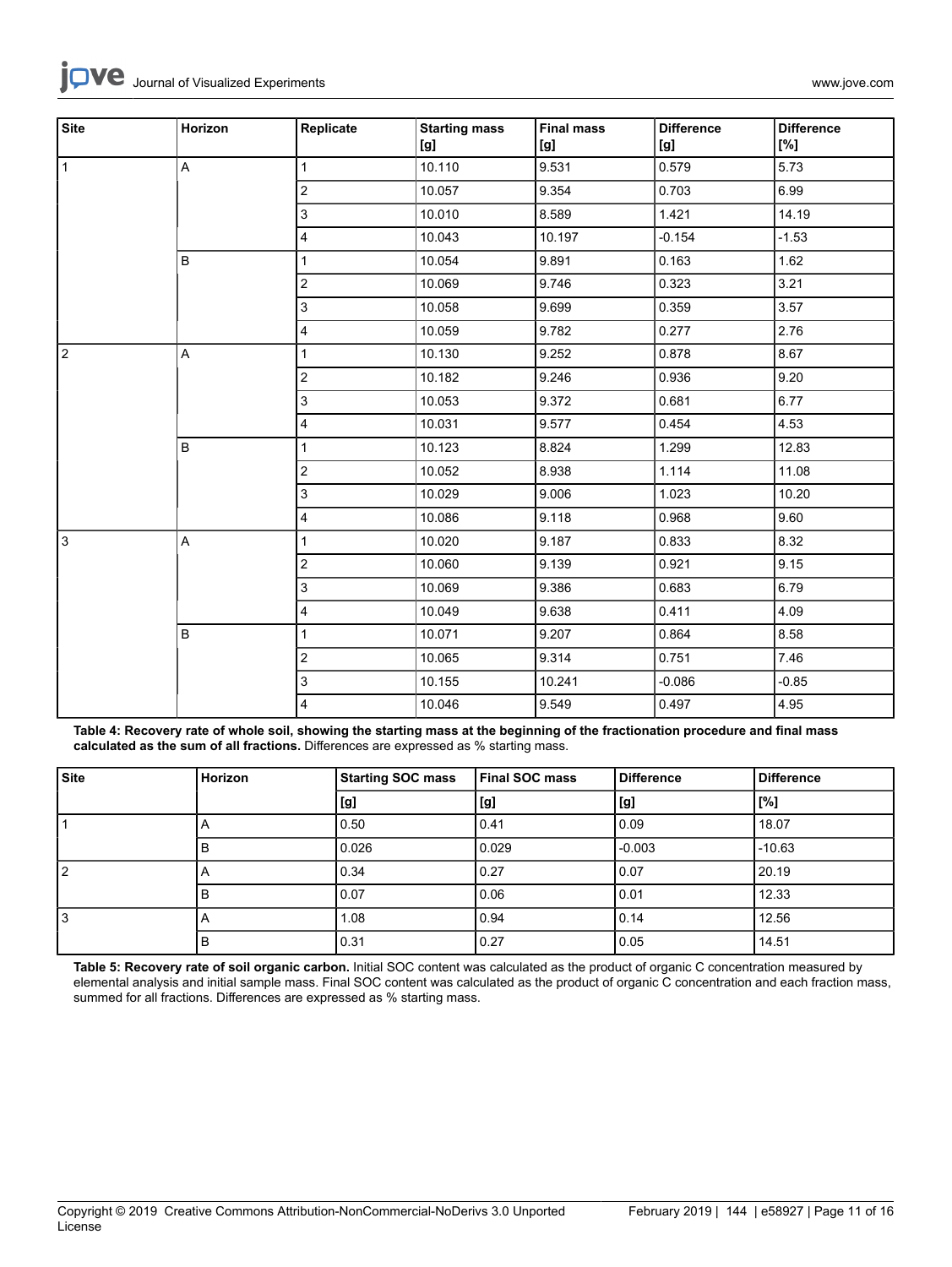| Site     | <b>Horizon</b>          | l fLF                                    | oLF                                                          | hF <sub>1</sub>                            | hF2                                     | hF3                                            | hF4                                        |
|----------|-------------------------|------------------------------------------|--------------------------------------------------------------|--------------------------------------------|-----------------------------------------|------------------------------------------------|--------------------------------------------|
|          |                         | 1.62 g $cm^{-3}$                         | 1.62 g $cm^{-3}$                                             | $> 8 \mu m$<br>$< 2.78$ g cm <sup>-3</sup> | l > 8 µm<br>$> 2.78$ g cm <sup>-3</sup> | $ < 8$ µm<br>$\approx$ 2.78 g cm <sup>-3</sup> | $< 8 \mu m$<br>$> 2.78$ g cm <sup>-3</sup> |
|          |                         |                                          |                                                              |                                            |                                         |                                                |                                            |
|          | $\overline{\mathsf{A}}$ | 0.0794 ± 0.0052                          | $10.1093 \pm 0.0076$                                         | $15.2188 \pm 0.3079$                       | $10.3925 \pm 0.0416$                    | 3.3699 ± 0.1504                                | 0.2478 ± 0.0689                            |
|          | B                       | $0.0044 \pm 0.0005$ 10.0074 $\pm$ 0.0011 |                                                              | $18.4351 \pm 0.16$                         | 0.2569 ± 0.0301                         | $10.9528 \pm 0.1013$                           | $10.1226 \pm 0.0124$                       |
| <u>2</u> | $\mathsf{A}$            | $0.066 \pm 0.011$                        | 0.1353 ± 0.0152                                              | $15.722 \pm 0.1033$                        | 0.2575 ± 0.008                          | 3.0761 ± 0.1464                                | 0.1047 ± 0.0364                            |
|          | B                       | $0.0024 \pm 0.0002$                      | $10.0165 \pm 0.0022$                                         | 4.5416 ± 0.0387                            | $0.3082 \pm 0.0072$                     | $4.0005 \pm 0.0547$                            | 0.1025 ± 0.0268                            |
| l 3      | $\overline{A}$          | 0.2107 ± 0.0099                          | $10.1489 \pm 0.0223$                                         | $13.8507 \pm 0.6801$                       | $1.762 \pm 0.0923$                      | 3.2862 ± 0.4892                                | 0.0792 ± 0.0165                            |
|          | l B                     |                                          | $0.0305 \pm 0.0035$ $10.0433 \pm 0.0065$ $12.5929 \pm 0.376$ |                                            | l 4.1277 ± 0.1025                       | $12.6909 \pm 0.13$                             | 0.0927 ± 0.0087                            |

**Table 6: Mean value and SEM for fraction mass (g).** Each cell represents a mean of 4 replicates.

| Site | Horizon | ∣fLF<br>$<$ 1.62 g cm <sup>-3</sup> | oLF<br>$1 < 1.62$ g cm <sup>-3</sup> | hF <sub>1</sub><br>$> 8 \mu m$<br>$< 2.78$ g cm <sup>-3</sup> | hF <sub>2</sub><br> > 8 µm<br>$\vert$ > 2.78 g cm <sup>-3</sup> | hF3<br>$< 8 \mu m$<br>$1 < 2.78$ g cm <sup>-3</sup> | hF4<br>$< 8 \mu m$<br>$\ge 2.78$ g cm <sup>-3</sup> |
|------|---------|-------------------------------------|--------------------------------------|---------------------------------------------------------------|-----------------------------------------------------------------|-----------------------------------------------------|-----------------------------------------------------|
|      | A       | 0.13                                | $\overline{0.14}$                    | 0.12                                                          | 0.21                                                            | 0.09                                                | 0.56                                                |
|      | IΒ.     | 0.22                                | 0.29                                 | 0.04                                                          | 0.23                                                            | 0.21                                                | 10.20                                               |
| l 2  | A       | 0.33                                | 0.22                                 | 0.04                                                          | 0.06                                                            | 0.10                                                | 0.70                                                |
|      | lВ      | 0.17                                | 0.26                                 | 0.02                                                          | 0.05                                                            | 0.03                                                | 0.52                                                |
| 3    | A       | 0.09                                | 0.30                                 | 0.35                                                          | 0.10                                                            | 0.30                                                | 10.42                                               |
|      | lВ      | 0.23                                | 0.30                                 | 0.29                                                          | 0.05                                                            | 0.10                                                | 0.19                                                |

**Table 7: Coefficients of variation of fraction mass for 4 replicates.**

| Site | Horizon | <b>Texture</b><br>$< 8 \mu m$<br>$\%$ | <b>Texture</b><br>$> 8 \mu m$<br>% | <b>Materials in fine</b><br>fractions<br>$(hF3 + hF4)$<br>% | <b>Materials in</b><br>coarse fractions<br>$(hF1 + hF2)$<br>% | <b>Coarse fraction</b><br>'excess'<br>% |
|------|---------|---------------------------------------|------------------------------------|-------------------------------------------------------------|---------------------------------------------------------------|-----------------------------------------|
|      | A       | 48                                    | 52                                 | 39                                                          | 61                                                            | 9                                       |
|      | B       | 31                                    | 69                                 | 11                                                          | 89                                                            | 20                                      |
| l 2  | A       | 43                                    | 57                                 | 35                                                          | 65                                                            | 8                                       |
|      | B       | 46                                    | 54                                 | 46                                                          | 54                                                            |                                         |
| 13   | А       | 58                                    | 42                                 | 37                                                          | 63                                                            | 21                                      |
|      | B       | 52                                    | 48                                 | 29                                                          | 71                                                            | 23                                      |

Table 8: Comparison between soil's texture determined by laser granulometry and the distribution of particles in size fractions. The last column shows the excess of materials in the coarse fractions compared to what was expected based on textural analysis.

# **Discussion**

The success of CSDF experiments hinges on the selection of appropriate parameters for the method, so that fractions of relatively homogeneous composition may be isolated. Key considerations in the selection of fractionation parameters are discussed below.

The fLF represents organic matter for which interaction with minerals is minimal. Extraction of this fraction is delicate, since the mixing of soil with the dense solution may already break-up some macroaggregates. There are, however, indications that the organic matter present in macroaggregates may be more similar to the fLF *stricto sensu* than to the oLF released by high-energy sonication<sup>18</sup>. Some authors have even proposed a low-energy sonication step to isolate the pool of free and weakly mineral-interacting organic matter, termed 'intra-aggregate particulate organic matter', iPOM<sup>54</sup>.

For the release of occluded organic matter, different techniques exist to disrupt soil aggregates. The most widespread are sonication, agitation<br>with glass beads and the use of chemical dispersants<sup>33,62,63</sup>. Sonication wa is believed to distribute more or less uniformly in the sample. By precluding the need to use chemical dispersants, sonication may be considered<br>as relatively preservative towards organo-mineral complexes<sup>22, 33</sup>. The disp On the one hand, a weak dispersion will leave the aggregates intact and may lead to an over-estimate of hF SOC; on the other hand, a highly vigorous dispersion step could cause re-distribution of SOC across the fractions by partial destruction of organo-mineral complexes. Weak organic-sand associations may be particularly vulnerable to this process. Since occlusion within aggregates and surface sorption are processes occurring along a continuum<sup>2</sup>, no perfect solution exists. Therefore, the energy level of sonication needs to be adjusted thoughtfully according to the soil properties. Kaiser and Berhe<sup>64</sup> have published a very helpful review that proposes a strategy to minimize artifacts caused by ultrasound when dispersing soils.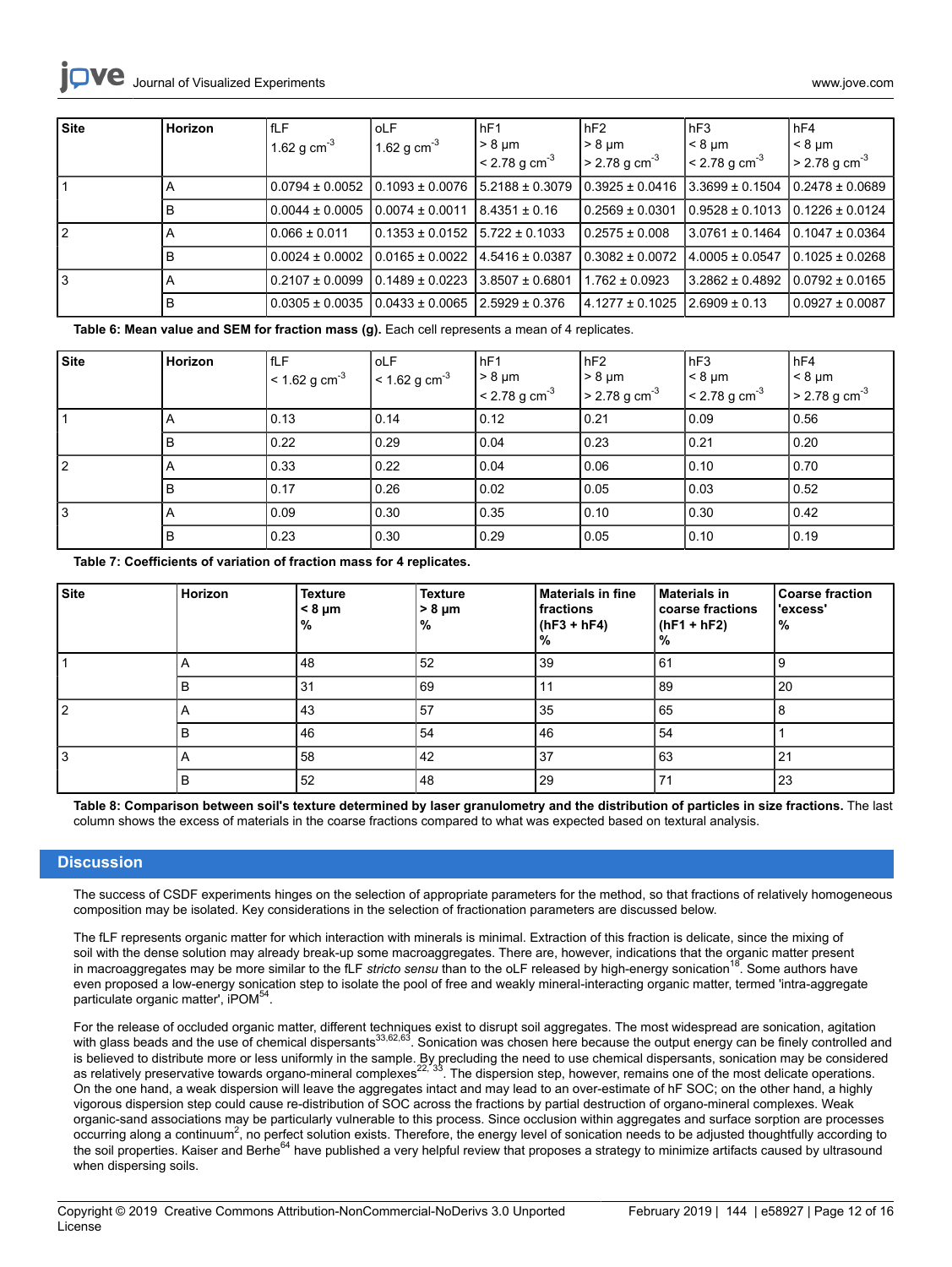Reported sonication energies range from 60 to 5,000 J·mL<sup>-1</sup>. Several research groups have reported that 100 J·mL<sup>-1</sup> could be sufficient to destroy macroaggregates and effectively disperse sandy soils, while 500 J·mL<sup>-T</sup> would destroy large microaggregates and provide a reasonable dispersion of reactive soils<sup>63,65,66,67,68</sup>. In physical fractionation schemes, complete dispersion of silt and clay-sized aggregates may not be necessary, since the protection mechanism is likely to become indistinguishable from sorptive stabilization in these size ranges. A reasonable objective of dispersion prior to size or density fractionation may be to disrupt macro- (> 250 µm) and large micro- (> 53 µm) aggregates. Energies of 100 J·mL<sup>-1</sup> (sandy soils) to 200 J·mL<sup>-1</sup> (loamy soils) may be appropriate choices. An energy of 200 J·mL<sup>-1</sup> may already extract a portion of microbial metabolites (supposedly mineral-associated)<sup>69</sup>, thus the use of higher sonication energies should be subject to caution. However, mineralogically reactive soils with cemented aggregates could require up to 500 J·mL<sup>-1</sup> to disperse. It is essential that the dispersion energy be adjusted to match each soil type as well as study objectives. Finally, it is important to remember that even after supposedly complete ultrasonic dispersion, clay-sized microaggregates are likely to persist $70$ .

A difficulty with harmonizing physical fractionation techniques resides in the heterogeneity found in soils, in particular in their mineral composition. The choice of dense solutions should be made on the basis of known or inferred soil mineralogy, with the ultimate goal to isolate fractions which are as homogeneous as possible.

In the article, the dense solution used was SPT -  $pH 3^{71.72}$ . The low  $pH$  minimizes losses of soluble organic compounds. However, density fractionation may be performed with different dense solutions. Historically, organic liquids were used (tetrabromoethane, tetrachloromethane), but were gradually abandoned at the profit of inorganic salts (sodium iodide, SPT) because of the toxicity of halogenated hydrocarbons and the inherent contamination of soil organics. Nowadays, SPT is the preferred solution because its density can be adjusted between 1.0 to 3.1 g·cm<sup>-3</sup>, it can be recycled and has a low toxicity (unless ingested)<sup>22, 50</sup>. Main manufacturers offer a range of SPT grades differing in the level of carbon and nitrogen contamination. For density fractionation of soils, the purest grade is recommended, particularly if the fractions are to be analyzed for isotopic composition.

A solution of density 1.6 g·cm<sup>-3</sup> has classically been used to separate light organic from mineral-associated fractions - see for example Golchin et al.<sup>21</sup>. While some authors have suggested that a density of 1 g·cm<sup>-3</sup> (water) could be sufficient to extract most of the light fraction<sup>73, 74</sup>, others have proposed higher density cut-offs such as 1.62 or 1.65 g·cm<sup>-3</sup> based on the idea that some organic components could show densities up to 1.60 g·cm<sup>-3 33,75,76</sup>. Densities as high as 1.85 g·cm<sup>-3</sup> have even been employed<sup>50</sup>. When selecting a density to separate light from heavy fractions, it should be noted that no perfect solution exists. Indeed, lower densities risk attributing some 'light' organics to the heavy fractions, while higher densities risk including some minerals into the light fractions. This last effect can be detected when observing the carbon content of the light fractions, with a % SOC lower than 40-45% indicating some degree of mineral contamination.

For heavy fractions, preliminary analysis such as XRD can provide insight into the mineralogy of the bulk sample<sup>60</sup> and help define density cutoffs capable of distinguishing between the main mineral components of a soil, keeping in mind that high organic loadings will lower the density of a mineral compared to its theoretical value. Similarly, for particle-size separation, a textural analysis<sup>77,78</sup> can help set appropriate limits. Particlesize separation is a particularly attractive addition to simple density fractionation whenever sequential density fractionation is difficult. This is the case for instance for soils containing large amounts of oxyhydroxides and low-activity clays, which result in sample dispersion and prevent clear separations in heavy liquids. A particle-size separation step is also indicated to separate minerals of similar densities but different sizes (*e.g.,* quartz and illite).

Free calcium ions will react with SPT to form insoluble Ca metatungstate. The procedure is thus inappropriate for alkaline soils containing large amounts of poorly crystalline, pedogenic carbonates. Small amounts of low-reactivity carbonates do not interfere with the fractionation as long as the samples are not left in contact with SPT for too long. Ca metatungstate precipitates will lead to an over-estimate of fraction masses. If LFs are run on an elemental analyzer for C concentration, the problem will be discovered but the fractionation will be compromised.

In addition to these technical difficulties, the fundamental limitation of CSDF (or of any physical fractionation scheme) stems from the fact that reactive minerals in soils rarely occur as discrete separates, but instead as coatings and cements. The occurrence of highly sorptive but very thin coatings on otherwise unreactive minerals (such as quartz) can lead to a biased view of organo-mineral associations. Caution is thus required when interpreting results, particularly for soils whose reactivity is dominated by poorly crystalline and oxide phases. Further characterization of fractions can help alleviate such ambiguities. Nevertheless, detailed physical fractionation methods such as CSDF have an unmatched ability to gain insight into the composition of naturally-occurring organo-mineral complexes. Such insight is expected to yield new understanding of the biogeochemistry of the largest pool of organic matter in soils, the mineral-associated one.

#### **Disclosures**

The authors have nothing to disclose.

#### **Acknowledgments**

The development of this method was supported by the Fond d'Investissement (FINV) of the Faculty of Geosciences at the University of Lausanne. We acknowledge the Uganda National Council for Science and Technology and Uganda Wildlife Authority for granting us permission to collect research samples. The authors further wish to thank Prof. Thierry Adatte for CHN and XRD analyses. We are grateful to Prof. Erika Marin-Spiotta for providing initial training in classical density fractionation. We also thank laboratory manager Laetitia Monbaron for her assistance in securing supplies and equipment.

#### **References**

1. Adhikari, K., Hartemink, A.E. Linking soils to ecosystem services — A global review. *Geoderma.* **262** (Supplement C), 101-111 (2016).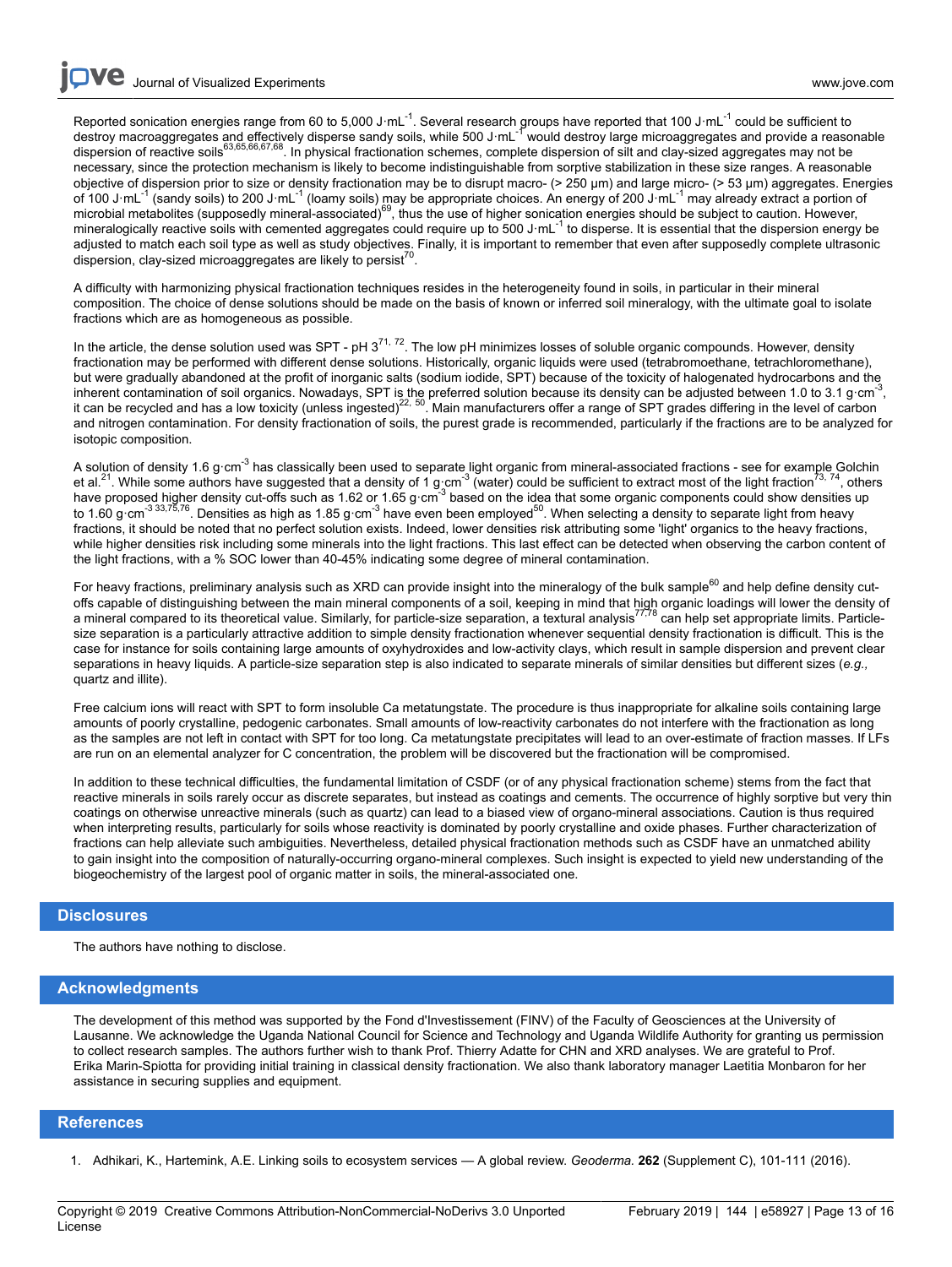**JOVE** Journal of Visualized [Experiments](https://www.jove.com) **With Contract Contract Contract Contract Contract Contract Contract Contract Contract Contract Contract Contract Contract Contract Contract Contract Contract Contract Contract Cont** 

- 2. Kögel-Knabner, I. et al. Organo-mineral associations in temperate soils: Integrating biology, mineralogy, and organic matter chemistry. *Journal of Plant Nutrition and Soil Science.* **171** (1), 61-82 (2008).
- 3. Hansen, J. et al. Young people's burden: requirement of negative CO2 emissions. *Earth System Dynamics.* **8** (3), 577-616 (2017).
- 4. Lützow, M.v. et al. Stabilization of organic matter in temperate soils: mechanisms and their relevance under different soil conditions a review. *European Journal of Soil Science.* **57** (4), 426-445 (2006).
- 5. Schmidt, M.W.I. et al. Persistence of soil organic matter as an ecosystem property. *Nature.* **478** (7367), 49 (2011).
- 6. Lehmann, J., Kleber, M. The contentious nature of soil organic matter. *Nature.* **528** (7580), 60 (2015).
- 7. Rowley, M.C., Grand, S., Verrecchia, É.P. Calcium-mediated stabilisation of soil organic carbon. *Biogeochemistry.* **137** (1-2), 27-49 (2018).
- 8. Matteodo, M. et al. Decoupling of topsoil and subsoil controls on organic matter dynamics in the Swiss Alps. *Geoderma.* **330**, 41-51 (2018).
- 9. Coward, E.K., Thompson, A.T., Plante, A.F. Iron-mediated mineralogical control of organic matter accumulation in tropical soils. *Geoderma.* **306** (Supplement C), 206-216 (2017).
- 10. Torres-Sallan, G. et al. Clay illuviation provides a long-term sink for C sequestration in subsoils. *Scientific Reports.* **7**, 45635 (2017).
- 11. Rasmussen, C. et al. Beyond clay: towards an improved set of variables for predicting soil organic matter content. *Biogeochemistry.* **137** (3), 297-306 (2018).
- 12. Khomo, L., Trumbore, S., Bern, C.R., Chadwick, O.A. Timescales of carbon turnover in soils with mixed crystalline mineralogies. *SOIL.* **3** (1), 17-30 (2017).
- 13. Basile-Doelsch, I. et al. Mineralogical control of organic carbon dynamics in a volcanic ash soil on La Réunion. *European Journal of Soil Science.* **56** (6), 689-703 (2005).
- 14. Basile-Doelsch, I., Brun, T., Borschneck, D., Masion, A., Marol, C., Balesdent, J. Effect of landuse on organic matter stabilized in organomineral complexes: A study combining density fractionation, mineralogy and δ13C. *Geoderma.* **151** (3), 77-86 (2009).
- 15. Kleber, M., Mikutta, R., Torn, M.S., Jahn, R. Poorly crystalline mineral phases protect organic matter in acid subsoil horizons. *European Journal of Soil Science.* **56** (6), 717-725 (2005).
- 16. Krull, E.S., Baldock, J.A., Skjemstad, J.O. Importance of mechanisms and processes of the stabilisation of soil organic matter for modelling carbon turnover. *Functional Plant Biology.* **30** (2), 207-222 (2003).
- 17. Sposito, G., Skipper, N.T., Sutton, R., Park, S., Soper, A.K., Greathouse, J.A. Surface geochemistry of the clay minerals. *Proceedings of the National Academy of Sciences of the United States of America.* **96** (7), 3358-3364 (1999).
- 18. Poeplau, C. et al. Isolating organic carbon fractions with varying turnover rates in temperate agricultural soils A comprehensive method comparison. *Soil Biology and Biochemistry.* **125**, 10-26 (2018).
- 19. Poeplau, C. et al. Reproducibility of a soil organic carbon fractionation method to derive RothC carbon pools. *European Journal of Soil Science.* **64** (6), 735-746 (2013).
- 20. Grunwald, D. et al. Influence of elevated soil temperature and biochar application on organic matter associated with aggregate-size and density fractions in an arable soil. *Agriculture, Ecosystems & Environment.* **241** (Supplement C), 79-87 (2017).
- 21. Golchin, A., Oades, J., Skjemstad, J., Clarke, P. Study of free and occluded particulate organic matter in soils by solid state <sup>13</sup>C Cp/MAS NMR spectroscopy and scanning electron microscopy. *Australian Journal of Soil Research.* **32** (2), 285 (1994).
- 22. Lützow, M.v. et al. SOM fractionation methods: Relevance to functional pools and to stabilization mechanisms. *Soil Biology and Biochemistry.* **39** (9), 2183-2207 (2007).
- 23. Christensen, B.T. Physical fractionation of soil and structural and functional complexity in organic matter turnover. *European Journal of Soil Science.* **52** (3), 345-353 (2001).
- 24. Sollins, P. et al. Sequential density fractionation across soils of contrasting mineralogy: evidence for both microbial- and mineral-controlled soil organic matter stabilization. *Biogeochemistry.* **96** (1-3), 209-231 (2009).
- 25. Rühlmann, J., Körschens, M., Graefe, J. A new approach to calculate the particle density of soils considering properties of the soil organic matter and the mineral matrix. *Geoderma.* **130** (3-4), 272-283 (2006).
- 26. Wada, S.I., Wada, K. Density and structure of allophane. *Clay Minerals.* **12**, 289-298 (1977).
- 27. Wilson, M.J. Sheet Silicates: Clay Minerals, 2nd edition. Volume 3C in Deer, W.A, Howie, R.A. and Zussman, J. (eds) *Rock-Forming Minerals.* The Geological Society of London (2013).
- 28. *Hudson Institute of Mineralogy.* Mindat.org. Accessed Aug. 7 (2017).
- 29. Klein, C., Philpotts, A. *Earth Materials: Introduction to Mineralogy and Petrology.* 2nd edition. Cambridge University Press, Cambridge, UK (2017).
- 30. Skopp, J.M. Physical properties of primary particles. In Huang, P.M., Li, Y. Sumner, M.E. (Eds.), *Handbook of soil science: properties and processes.* 2nd edition. CRC Press, Boca Raton, pp. 1.1-1.10 (2012).
- 31. Hiemstra, T., Van Riemsdijk, W.H. A surface structural model for ferrihydrite I: Sites related to primary charge, molar mass, and mass density. *Geochimica et Cosmochimica Acta.* **73** (15), 4423-4436 (2009).
- 32. Strosser, E. Methods for determination of labile soil organic matter: An overview. *Journal of Agrobiology.* **27** (2) (2010).
- 33. Christensen, B.T. Physical fractionation of soil and organic matter in primary particle size and density separates. *Advances in Soil Science.* 1-90 (1992).
- 34. Greenland, D.J. Interaction between clays and organic compounds in soils. Part I. Mechanisms of interaction between clays and defined organic compounds. *Soils Fertility.* **28**, 415-425 (1965).
- 35. Greenland, D.J. Interaction between clays and organic compounds in soils. Part II. Adsorption of soil organic compounds and its effect on soil properties. *Soils Fertility.* **28**, 521-532 (1965).
- 36. Allison, F.E., Sherman, M.S., Pinck, L.A. Maintenance of soil organic matter: I. Inorganic soil colloid as a factor in retention of carbon during formation of humus. *Soil Science.* **68** (6), 463 (1949).
- 37. Anderson, D.W. The effect of parent material and soil development on nutrient cycling in temperate ecosystems. *Biogeochemistry.* **5** (1), 71-97 (1988).
- 38. Oades, J.M. The retention of organic matter in soils. *Biogeochemistry.* **5** (1), 35-70 (1988).
- 39. Tiessen, H., Stewart, J.W.B., Hunt, H.W. Concepts of soil organic matter transformations in relation to organo-mineral particle size fractions. *Plant and Soil.* **76** (1-3), 287-295 (1984).
- 40. Trumbore, S.E., Zheng, S. Comparison of fractionation methods for soil organic matter 14C analysis. *Radiocarbon.* **38** (2), 219-229 (1996).
- 41. Moni, C., Derrien, D., Hatton, P.-J., Zeller, B., Kleber, M. Density fractions versus size separates: does physical fractionation isolate functional soil compartments? *Biogeosciences.* **9** (12), 5181-5197 (2012).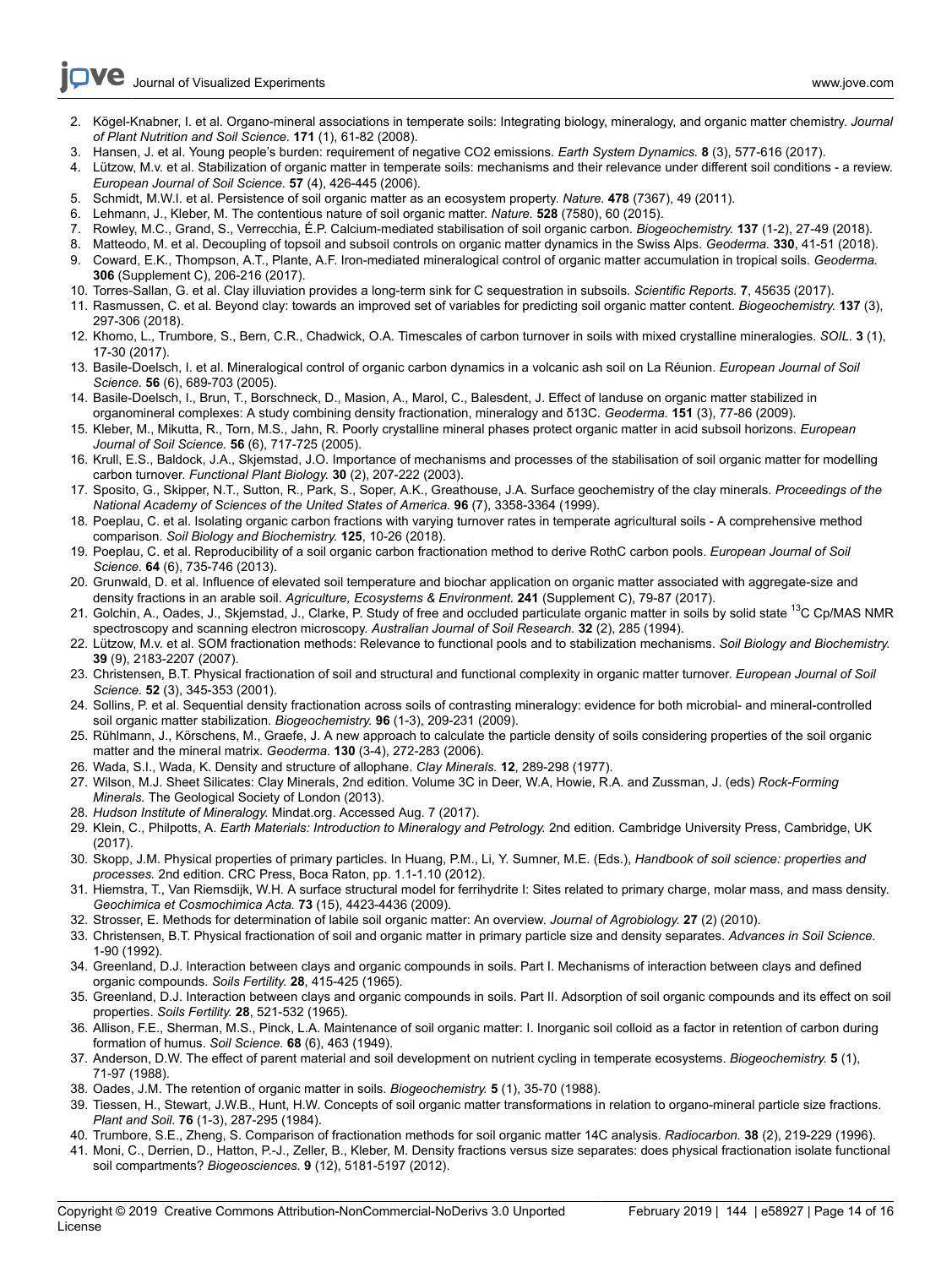- 42. Mueller, C.W. et al. Initial differentiation of vertical soil organic matter distribution and composition under juvenile beech (*Fagus sylvatica L.*) trees. *Plant and soil.* **323** (1-2), 111-123 (2009).
- 43. Schweizer, S.A., Hoeschen, C., Schlüter, S., Kögel-Knabner, I., Mueller, C.W. Rapid soil formation after glacial retreat shaped by spatial patterns of organic matter accrual in microaggregates. *Global Change Biology.* **24** (4), 1637-1650 (2018).
- 44. Kalra, Y.P., Maynard, D.G. *Methods manual for forest soil and plant analysis.* Information report NOR-X-319, Forestry Canada, Northwest region, Northern Forestry Centre, Edmonton, AB, Canada (1991).
- 45. Mueller, C.W., Rethemeyer, J., Kao-Kniffin, J., Löppmann, S., Hinkel, K.M., Bockheim, J.G. Large amounts of labile organic carbon in permafrost soils of northern Alaska. *Global Change Biology.* **21**, 2804-2817 (2015).
- 46. Höfle, S., Rethemeyer, J., Mueller, C., John, S. Organic matter composition and stabilization in a polygonal tundra soil of the Lena Delta. *Biogeosciences.* **10** (2013).
- 47. North, P.F. Towards an absolute measurement of soil structural stability using ultrasound. *Journal of Soil Science.* **27** (4), 451-459 (1976).
- 48. Grand, S., Lavkulich, L.M. Depth distribution and predictors of soil organic carbon in Podzols of a forested watershed in Southwestern Canada. *Soil Science.* **176**, 164-174 (2011).
- 49. Laird, D.A., Dowdy, R.H. Preconcentration techniques in soil mineralogical analyses. In Amonette, J.E., Zelazny, L.W. (Eds) *Quantitative Methods in Soil Mineralogy.* SSSA miscellaneous publications, Madison, WI, USA. (1994).
- 50. Six, J. Recycling of sodium polytungstate used in soil organic matter studies. *Soil Biology and Biochemistry.* **31** (8), 1193-1196 (1999).
- 51. dos Anjos, L.H.C., Franzmeier, D.P., Schulze, D.G. Formation of soils with plinthite on a toposequence in Maranhaño State, Brazil. *Geoderma.* **64** (3), 257-279 (1995).
- 52. Soil Survey Staff. *Keys to Soil Taxonomy | NRCS Soils.* At https://www.nrcs.usda.gov/wps/portal/nrcs/detail/soils/survey/class/taxonomy/? cid=nrcs142p2\_053580. USDA-Natural Resources Conservation Service. Washington, DC. (2014).
- 53. Baldock, J.A., et al. Aspects of the chemical structure of soil organic materials as revealed by solid-state <sup>13</sup>C NMR spectroscopy. *Biogeochemistry.* **16**, 1-42 (1992).
- 54. Vos, C., Jaconi, A., Jacobs, A., Don, A. Hot regions of labile and stable soil organic carbon in Germany Spatial variability and driving factors. *SOIL.* **4**, 153-167 (2018).
- 55. Magid, J., Gorissen, A., Giller, K.E. In search of the elusive "active" fraction of soil organic matter: three size-density fractionation methods for tracing the fate of homogeneously 14C-labelled plant materials. *Soil Biology and Biochemistry.* **28** (1), 89-99 (1996).
- 56. Albrecht, R., Sebag, D., Verrecchia, E. Organic matter decomposition: bridging the gap between Rock-Eval pyrolysis and chemical characterization (CPMAS 13C NMR). *Biogeochemistry.* **122** (1), 101-111 (2015).
- 57. Disnar, J.R., Guillet, B., Keravis, D., Di-Giovanni, C., Sebag, D. Soil organic matter (SOM) characterization by Rock-Eval pyrolysis: scope and limitations. *Organic Geochemistry.* **34** (3), 327-343 (2003).
- 58. Sebag, D., Disnar, J.R., Guillet, B., Di Giovanni, C., Verrecchia, E.P., Durand, A. Monitoring organic matter dynamics in soil profiles by 'Rock-Eval pyrolysis': bulk characterization and quantification of degradation. *European Journal of Soil Science.* **57** (3), 344-355 (2006).
- 59. Shang, C., Zelazny, L.W., Ulery, A.L., Richard Drees, L. Selective dissolution techniques for mineral analysis of soils and sediments. In Ulery, A.L., Drees, L.R. (Eds.) *Methods of Soil Analysis, part 5. Mineralogical Methods.* SSSA Book Series no 5, Madison, WI, USA. (2008).
- 60. Harris, W., Norman White, G., Ulery, A.L., Richard Drees, L. X-ray diffraction techniques for soil mineral identification. In Ulery, A.L., Drees, L.R. (Eds.) *Methods of Soil Analysis, part 5. Mineralogical Methods.* SSSA Book Series no 5, Madison, WI, USA. (2008).
- 61. Jones, E., Singh, B. Organo-mineral interactions in contrasting soils under natural vegetation. *Frontiers in Environmental Science.* **2**, 2 (2014).
- 62. Amelung, W., Zech, W. Minimisation of organic matter disruption during particle-size fractionation of grassland epipedons. *Geoderma.* **92** (1), 73-85 (1999).
- 63. Schmidt, M.W.I., Rumpel, C., Kögel-Knabner, I. Particle size fractionation of soil containing coal and combusted particles. *European Journal of Soil Science.* **50** (3), 515-522 (1999).
- 64. Kaiser, M., Berhe, A.A. How does sonication affect the mineral and organic constituents of soil aggregates?—A review. *Journal of Plant Nutrition and Soil Science.* **177** (4), 479-495 (2014).
- 65. Asano, M., Wagai, R. Evidence of aggregate hierarchy at micro- to submicron scales in an allophanic Andisol. *Geoderma.* **216**, 62-74 (2014).

66. Heckman, K. et al. Sorptive fractionation of organic matter and formation of organo-hydroxy-aluminum complexes during litter biodegradation in the presence of gibbsite. *Geochimica et Cosmochimica Acta.* **121**, 667-683 (2013).

- 67. Schrumpf, M., Kaiser, K., Guggenberger, G., Persson, T., Kögel-Knabner, I., Schulze, E.-D. Storage and stability of organic carbon in soils as related to depth, occlusion within aggregates, and attachment to minerals. *Biogeosciences.* **10**, 1675-1691 (2013).
- 68. Rumpel, C., Eusterhues, K., Kögel-Knabner, I. Location and chemical composition of stabilized organic carbon in topsoil and subsoil horizons of two acid forest soils. *Soil Biology and Biochemistry.* **36**, 177-190 (2004).
- 69. Höfle, S., Rethemeyer, J., Mueller, C., John, S. Organic matter composition and stabilization in a polygonal tundra soil of the Lena Delta. *Biogeosciences.* **10** (2013).
- 70. Chenu, C., Plante, A.F. Clay-sized organo-mineral complexes in a cultivation chronosequence: revisiting the concept of the 'primary organomineral complex.' *European Journal of Soil Science.* **57** (4), 596-607 (2006).
- 71. Gregory, M.R., Johnston, K.A. A nontoxic substitute for hazardous heavy liquids—aqueous sodium polytungstate (3Na2WO4.9WO3.H2O) solution (Note). *New Zealand Journal of Geology and Geophysics.* **30** (3), 317-320 (1987).
- 72. Munsterman, D., Kerstholt, S. Sodium polytungstate, a new non-toxic alternative to bromoform in heavy liquid separation. *Review of Palaeobotany and Palynology.* **91** (1), 417-422 (1996).
- 73. Spielvogel, S., Prietzel, J., Kögel-Knabner, I. Changes of lignin phenols and neutral sugars in different soil types of a high-elevation forest ecosystem 25 years after forest dieback. *Soil Biology and Biochemistry.* **39** (2), 655-668 (2007).
- 74. Kaiser, M., Wirth, S., Ellerbrock, R.H., Sommer, M. Microbial respiration activities related to sequentially separated, particulate and watersoluble organic matter fractions from arable and forest topsoils. *Soil biology and Biochemistry.* **42** (3), 418-428 (2010).
- 75. Sollins, P. et al. Organic C and N stabilization in a forest soil: Evidence from sequential density fractionation. *Soil Biology and Biochemistry.* **38** (11), 3313-3324 (2006).
- 76. Wander, M. Soil organic matter fractions and their relevance to soil function. In Magdoff, F., Weil, R. (Eds.) *Soil Organic Matter in Sustainable Agriculture.* Boca Raton: CRC Press. (2004).
- 77. Gee, G.W., Or, D. 2.4 Particle-size analysis. In Dane J.H., Clarke Topp G. (Eds.) *Methods of Soil Analysis: Part 4 Physical Methods.* SSSA Book Series no 5, Madison, WI, USA. (2002).